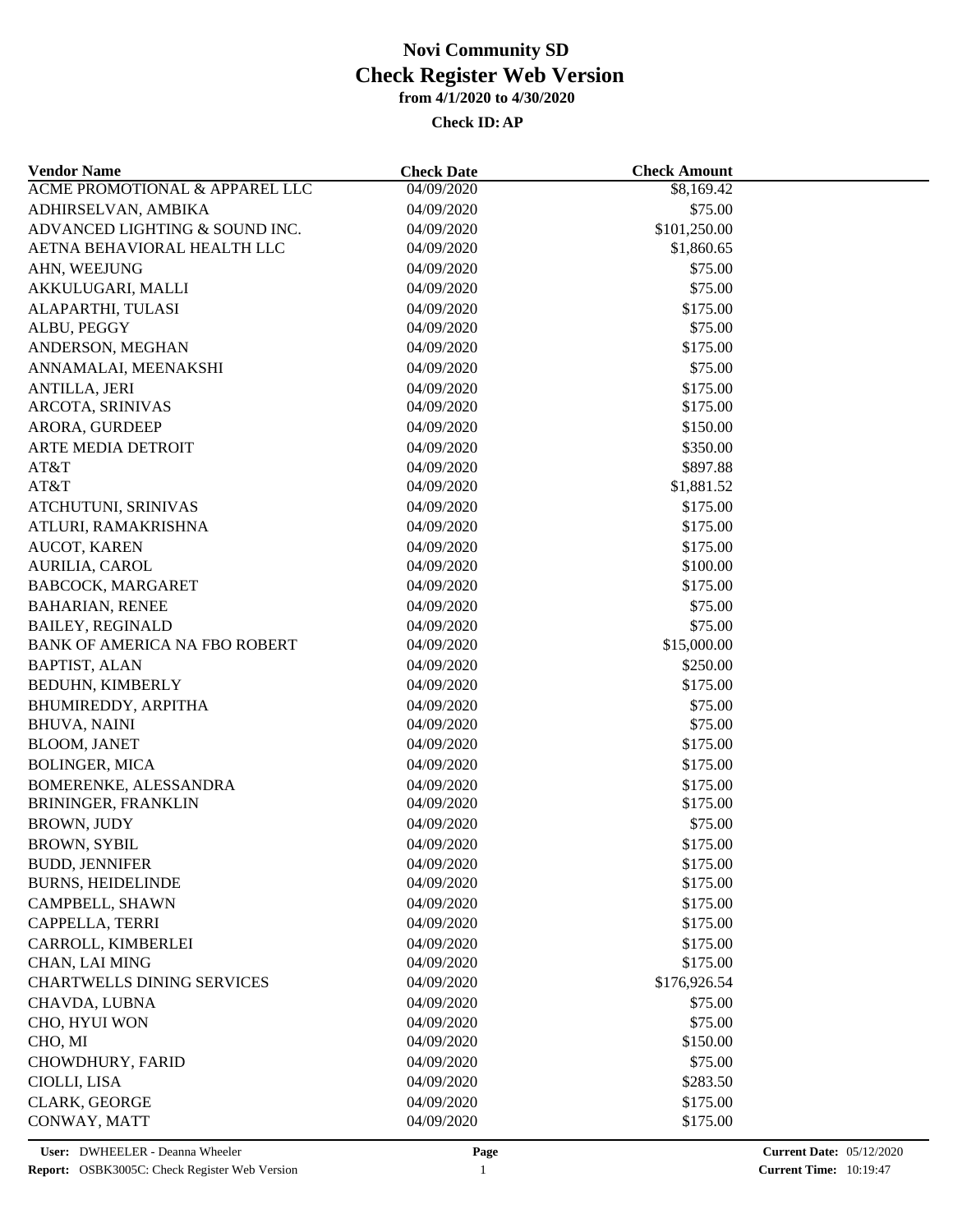| <b>Vendor Name</b>                                        | <b>Check Date</b>        | <b>Check Amount</b>  |  |
|-----------------------------------------------------------|--------------------------|----------------------|--|
| COOK, DEEPA                                               | 04/09/2020               | \$175.00             |  |
| CORBETT, MICHELLE                                         | 04/09/2020               | \$175.00             |  |
| <b>CORNELLIER, JOHN</b>                                   | 04/09/2020               | \$175.00             |  |
| CROSSEY, COLLEEN                                          | 04/09/2020               | \$175.00             |  |
| CZAPSKI, MARK                                             | 04/09/2020               | \$175.00             |  |
| DATA MANAGEMENT INC.                                      | 04/09/2020               | \$675.00             |  |
| DAVID, JOSEPH                                             | 04/09/2020               | \$175.00             |  |
| DELCASTILLO, CLAUDIA                                      | 04/09/2020               | \$75.00              |  |
| DEMBINSKI, NANCY                                          | 04/09/2020               | \$175.00             |  |
| DEVARAKONDA, VEENA                                        | 04/09/2020               | \$175.00             |  |
| DODDAPANENI, DIVAKAR                                      | 04/09/2020               | \$75.00              |  |
| DOKIC, MIROSLAV                                           | 04/09/2020               | \$175.00             |  |
| <b>DTE ENERGY</b>                                         | 04/09/2020               | \$15,775.47          |  |
| <b>DTE ENERGY</b>                                         | 04/09/2020               | \$13,329.68          |  |
| DUGYALA, MALINI                                           | 04/09/2020               | \$175.00             |  |
| DURAISWAMY, VIDYA                                         | 04/09/2020               | \$175.00             |  |
| DURHAM, ANDREA                                            | 04/09/2020               | \$175.00             |  |
| <b>ECA SCIENCE KIT SERVICES</b>                           | 04/09/2020               | \$14,813.54          |  |
| EDF ENERGY SERVICES LLC                                   | 04/09/2020               | \$27,810.41          |  |
| EDWARDS, ANDRIA                                           | 04/09/2020               | \$75.00              |  |
| EDWARDS, CHANAN                                           | 04/09/2020               | \$175.00             |  |
| <b>ENDRESS, ELISA</b>                                     | 04/09/2020               | \$75.00              |  |
| <b>ENVIRO-CLEAN SERVICES INC</b>                          | 04/09/2020               | \$168,009.35         |  |
| ERSKINE, SARAH                                            | 04/09/2020               | \$30.00              |  |
| <b>EVANS, KELLY</b>                                       | 04/09/2020               | \$175.00             |  |
| <b>EVER KOLD REFRIGERATION</b>                            | 04/09/2020               | \$5,024.00           |  |
| <b>EXECUTIVE ENERGY SERVICES LLC</b>                      | 04/09/2020               | \$400.00             |  |
| FARMINGTON PUBLIC SCHOOL DISTR                            | 04/09/2020               | \$2,490.00           |  |
| FIDELITY FBO JENIFER MICHOS                               | 04/09/2020               | \$15,000.00          |  |
| FIMIANI, JUDITH                                           | 04/09/2020               | \$30.00              |  |
| FRANKLIN, LEIGH                                           | 04/09/2020               | \$175.00             |  |
| FULLER, LYNNE                                             | 04/09/2020               | \$75.00              |  |
| GANDHI, VIJAY                                             | 04/09/2020               | \$175.00             |  |
| <b>GARCIA, AMY</b>                                        | 04/09/2020               | \$175.00             |  |
| GARZA, NORA                                               | 04/09/2020               | \$175.00             |  |
| GATUPA, JYOTHI                                            | 04/09/2020               | \$175.00             |  |
| <b>GAUCHEY, MARIA</b>                                     | 04/09/2020               | \$75.00              |  |
| GEORGIEV, MAYA                                            | 04/09/2020               | \$175.00             |  |
| <b>GERMAN, SERENA</b>                                     |                          |                      |  |
| GILGER, CELIA                                             | 04/09/2020<br>04/09/2020 | \$175.00<br>\$175.00 |  |
| <b>GOKAVARPU, HARI</b>                                    | 04/09/2020               | \$175.00             |  |
| GOODFELLOW, MARK                                          |                          |                      |  |
|                                                           | 04/09/2020               | \$175.00             |  |
| GOODMAN, NATASHA<br><b>GOODWILL INDUSTRIES OF GREATER</b> | 04/09/2020               | \$175.00             |  |
|                                                           | 04/09/2020               | \$5,997.91           |  |
| GOPALAN, CHANDRA                                          | 04/09/2020               | \$75.00              |  |
| <b>GUBBALA, SATISH</b>                                    | 04/09/2020               | \$75.00              |  |
| GUJULVA, VIJAYALAKSHMI                                    | 04/09/2020               | \$175.00             |  |
| <b>GUSTITUS, MICHAEL</b>                                  | 04/09/2020               | \$175.00             |  |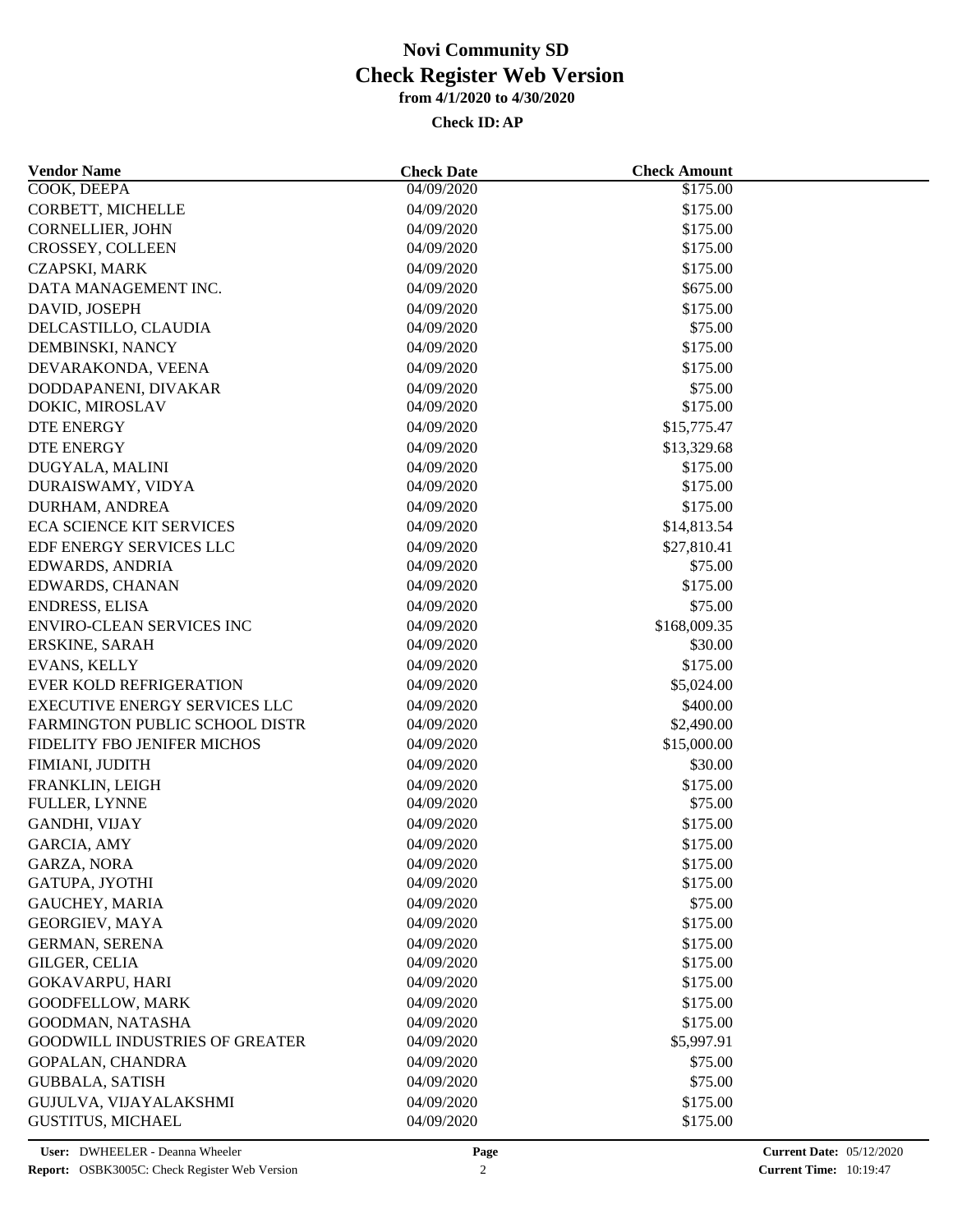| <b>Vendor Name</b>               | <b>Check Date</b> | <b>Check Amount</b> |  |
|----------------------------------|-------------------|---------------------|--|
| <b>GUZMAN, GUANDALUPE</b>        | 04/09/2020        | \$350.00            |  |
| HAN, SOO                         | 04/09/2020        | \$250.00            |  |
| HANG, JUNQI                      | 04/09/2020        | \$175.00            |  |
| HANNA, SAMER                     | 04/09/2020        | \$75.00             |  |
| HARAGUCHI, TAKAYUKI              | 04/09/2020        | \$175.00            |  |
| HARISH, SIDDAPPA                 | 04/09/2020        | \$75.00             |  |
| HARRIS, JOSEPH                   | 04/09/2020        | \$75.00             |  |
| HE, HAIDONG                      | 04/09/2020        | \$175.00            |  |
| HIXSON, DAWN                     | 04/09/2020        | \$175.00            |  |
| HOOD, LIZ                        | 04/09/2020        | \$175.00            |  |
| HOSOKAWA, MARIKO                 | 04/09/2020        | \$250.00            |  |
| HOWARTH, PAOLA                   | 04/09/2020        | \$175.00            |  |
| HP INC                           | 04/09/2020        | \$1,336.92          |  |
| <b>ILAGAN, VINCENT</b>           | 04/09/2020        | \$175.00            |  |
| <b>INTERIOR ENVIRONMENTS LLC</b> | 04/09/2020        | \$15,870.05         |  |
| JAGTAP, PRASAD                   | 04/09/2020        | \$175.00            |  |
| JANAKIRAMAN, NANDINI             | 04/09/2020        | \$75.00             |  |
| JAYATHILAGAN, PRAJOSH            | 04/09/2020        | \$175.00            |  |
| JECMEN, JULIE                    | 04/09/2020        | \$175.00            |  |
| JEFFRIES, FLOYD                  | 04/09/2020        | \$175.00            |  |
| <b>JENKINS, ANNETTE</b>          | 04/09/2020        | \$175.00            |  |
| <b>JILLELLAMUDI, AJAY</b>        | 04/09/2020        | \$250.00            |  |
| JOHNSON CONTROLS FIRE PROTECTI   | 04/09/2020        | \$2,994.58          |  |
| JOHNSON, DENNIS                  | 04/09/2020        | \$175.00            |  |
| JOHNSTON, BRANDON                | 04/09/2020        | \$175.00            |  |
| <b>JONES, KEVIN</b>              | 04/09/2020        | \$75.00             |  |
| JOSHI, DEEPA                     | 04/09/2020        | \$175.00            |  |
| JUNG, HYONJU                     | 04/09/2020        | \$75.00             |  |
| <b>JUNNARE, NISHA</b>            | 04/09/2020        | \$175.00            |  |
| KAKARLA, CHANNAKESHAVULA         | 04/09/2020        | \$75.00             |  |
| KANAOKA, NAGAYUKI                | 04/09/2020        | \$350.00            |  |
| KANDIKONDA, RADHIKA              | 04/09/2020        | \$175.00            |  |
| KANG, YOONHEE                    | 04/09/2020        | \$175.00            |  |
| KANTAMNENI, RAM                  | 04/09/2020        | \$75.00             |  |
| KATA, VIJAYALAKSHMI              | 04/09/2020        | \$175.00            |  |
| KATINAS, KAREN                   | 04/09/2020        | \$75.00             |  |
| KAWAZU, KOJI                     | 04/09/2020        | \$75.00             |  |
|                                  |                   |                     |  |
| KELLUM, LESLEY                   | 04/09/2020        | \$175.00            |  |
| KENDALL, KERI                    | 04/09/2020        | \$75.00             |  |
| KIM, JURAN                       | 04/09/2020        | \$175.00            |  |
| KIM, YOO MEE                     | 04/09/2020        | \$175.00            |  |
| KIMISHIMA, KEIYA                 | 04/09/2020        | \$175.00            |  |
| KING, DENISE                     | 04/09/2020        | \$175.00            |  |
| KINOSHITA, YOSHIAKI              | 04/09/2020        | \$145.00            |  |
| KLUCEVEK, JODI                   | 04/09/2020        | \$13.50             |  |
| KO, MINSEONG                     | 04/09/2020        | \$250.00            |  |
| KODALI, SOBHA                    | 04/09/2020        | \$175.00            |  |
| KONDRACKI, VITAL                 | 04/09/2020        | \$175.00            |  |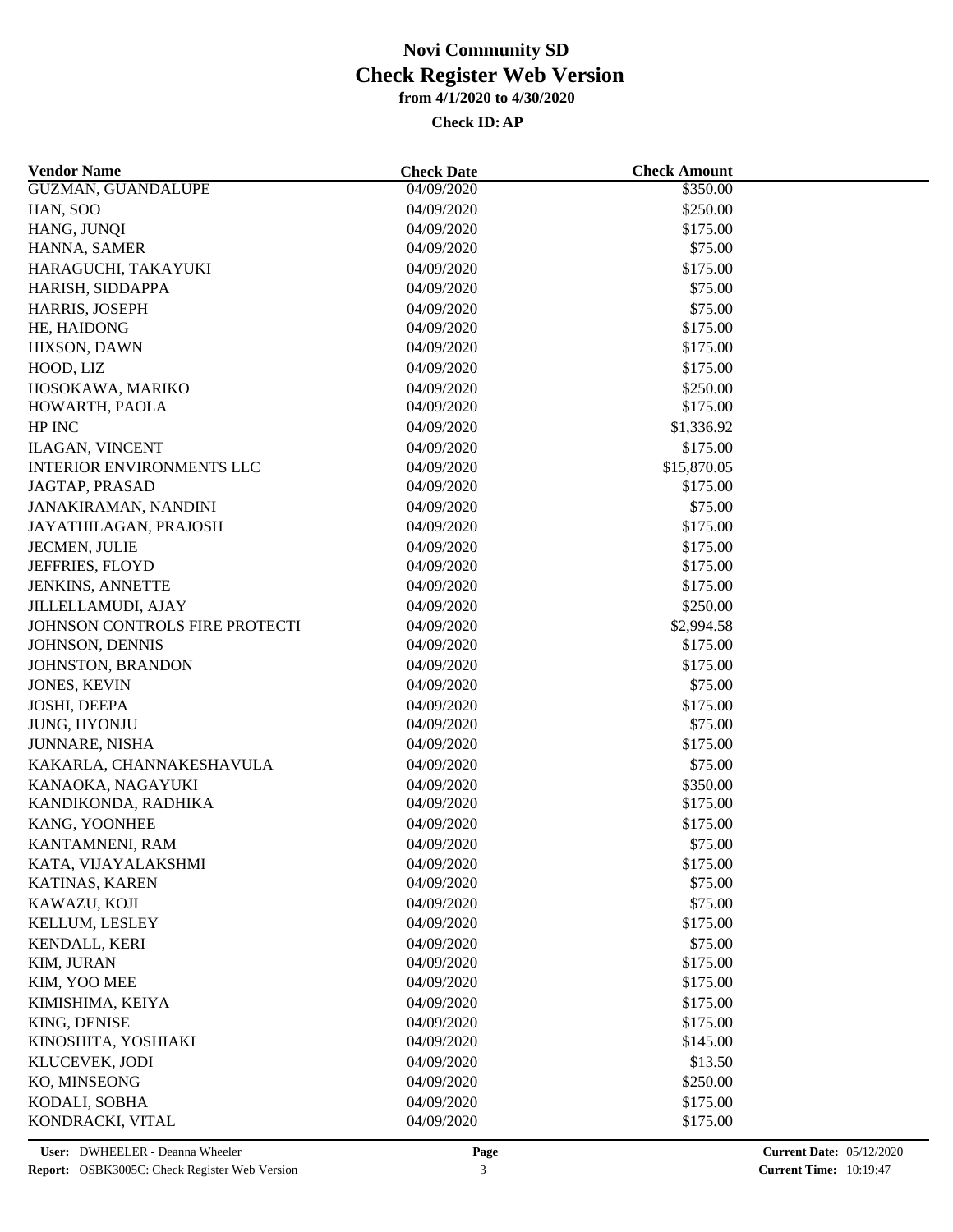| <b>Vendor Name</b>             | <b>Check Date</b> | <b>Check Amount</b> |  |
|--------------------------------|-------------------|---------------------|--|
| KOPEL, CHRISTINE               | 04/09/2020        | \$175.00            |  |
| KOZIOL, DIANE                  | 04/09/2020        | \$175.00            |  |
| KUHN, CINDY                    | 04/09/2020        | \$19.80             |  |
| KUMMUR, RAGHAVENDRA            | 04/09/2020        | \$75.00             |  |
| KURIAN, ALEX                   | 04/09/2020        | \$75.00             |  |
| LARGE, LAURA                   | 04/09/2020        | \$175.00            |  |
| LARKINS, ERICA                 | 04/09/2020        | \$175.00            |  |
| LE, KIET                       | 04/09/2020        | \$75.00             |  |
| LEE, CHANGYOUN                 | 04/09/2020        | \$75.00             |  |
| LEE, TAE                       | 04/09/2020        | \$175.00            |  |
| LELAND, VICKI                  | 04/09/2020        | \$175.00            |  |
| LESCOE, BETH                   | 04/09/2020        | \$175.00            |  |
| LEVRAN, ZVI                    | 04/09/2020        | \$1,000.00          |  |
| LI, TIANJIE                    | 04/09/2020        | \$250.00            |  |
| LIFE INSURANCE COMPANY OF NORT | 04/09/2020        | \$22,157.37         |  |
| LILAC-TATE, LAURA              | 04/09/2020        | \$175.00            |  |
| LIN, LIZA                      | 04/09/2020        | \$75.00             |  |
| LOWE, MAKIO                    | 04/09/2020        | \$175.00            |  |
| LOWENSTEIN, GLENN              | 04/09/2020        | \$175.00            |  |
| LOWES, DANIEL                  | 04/09/2020        | \$175.00            |  |
| LUKAS, KIMBERLY                | 04/09/2020        | \$75.00             |  |
| LUNGA, ADRIANNA                | 04/09/2020        | \$175.00            |  |
| LYNCH, GLENNA                  | 04/09/2020        | \$250.00            |  |
| LYPKA, JACQUELINE              | 04/09/2020        | \$175.00            |  |
| MACK, ELIZABETH                | 04/09/2020        | \$175.00            |  |
|                                |                   |                     |  |
| <b>MAIDENS, NORIKO</b>         | 04/09/2020        | \$175.00            |  |
| MARTINEZ, MONICA               | 04/09/2020        | \$175.00            |  |
| MASTEJ, LAUREN                 | 04/09/2020        | \$693.99            |  |
| <b>MATHESON TRI-GAS INC</b>    | 04/09/2020        | \$1,136.01          |  |
| MAUN, ALEXANDER                | 04/09/2020        | \$175.00            |  |
| MAVI, BHUPINDER                | 04/09/2020        | \$175.00            |  |
| MAYER, LORI                    | 04/09/2020        | \$175.00            |  |
| <b>MAYES, DANIELLE</b>         | 04/09/2020        | \$175.00            |  |
| MICHIGAN HIGH SCHOOL ATHLETIC  | 04/09/2020        | \$7,055.70          |  |
| MITRA, ANJAN                   | 04/09/2020        | \$175.00            |  |
| MODRESKI, CARRIE               | 04/09/2020        | \$175.00            |  |
| MORALES, ABEL ENRIQUE PEREZ    | 04/09/2020        | \$175.00            |  |
| MUDIGAL, ANIL                  | 04/09/2020        | \$175.00            |  |
| MURATRA, HIDEKI                | 04/09/2020        | \$175.00            |  |
| MURTHA, SEAN                   | 04/09/2020        | \$175.00            |  |
| NAGATA, YUKIYASU               | 04/09/2020        | \$175.00            |  |
| NAGI, STEPHANIE                | 04/09/2020        | \$175.00            |  |
| NICHOLSEN, JERILYN             | 04/09/2020        | \$175.00            |  |
| NOVI EDUCATIONAL FOUNDATION (N | 04/09/2020        | \$1,455.00          |  |
| O'CONNELL, JENNIFER            | 04/09/2020        | \$175.00            |  |
| OAKLAND COUNTY HEALTH DIVISION | 04/09/2020        | \$363.00            |  |
| OAKLAND COUNTY HEALTH DIVISION | 04/09/2020        | \$350.00            |  |
| ODGEN, RENEE                   | 04/09/2020        | \$350.00            |  |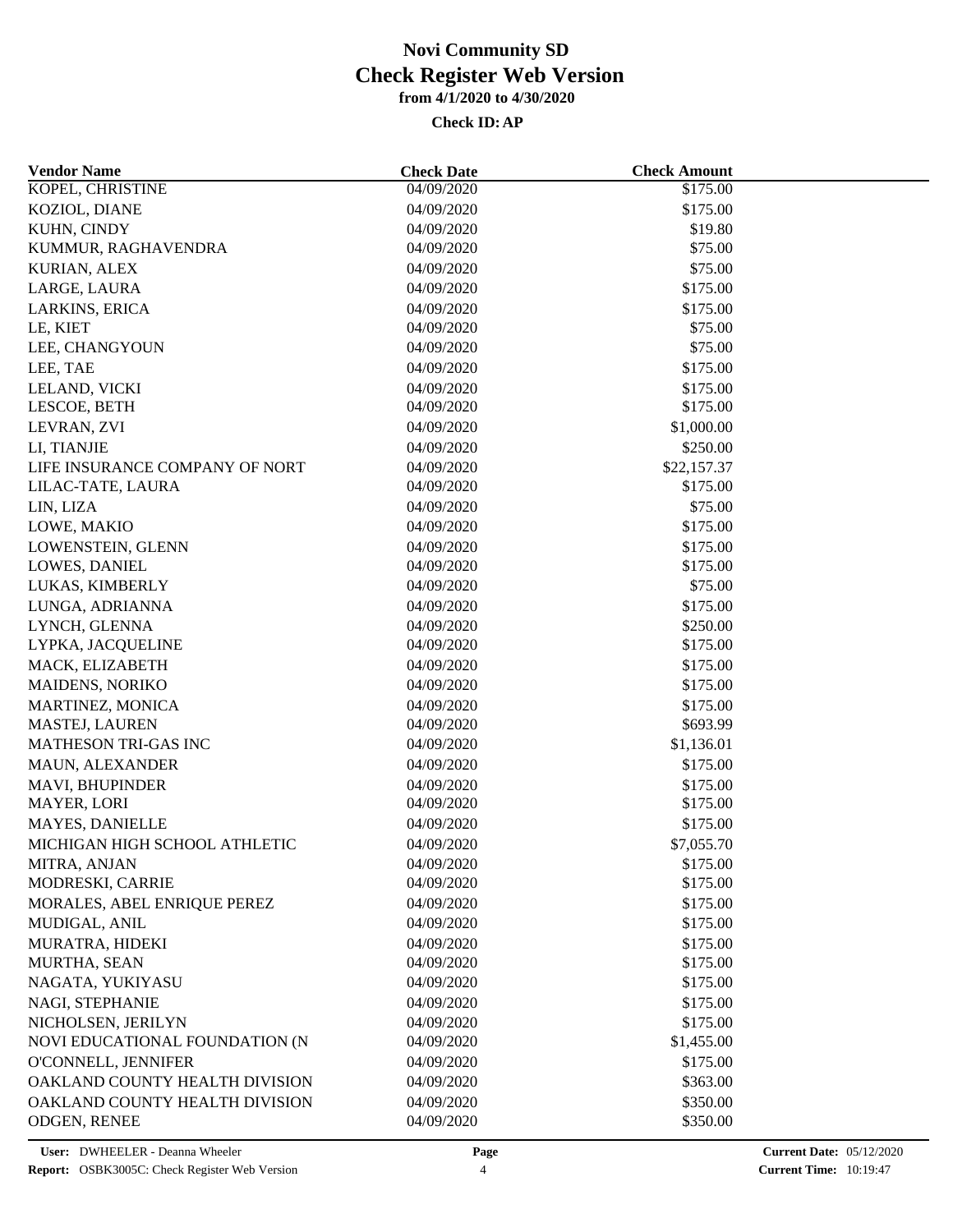| <b>Vendor Name</b>             | <b>Check Date</b>        | <b>Check Amount</b> |  |
|--------------------------------|--------------------------|---------------------|--|
| OFFICER-THOMAS, DEITRA         | 04/09/2020               | \$175.00            |  |
| PADGETT, KRISTEN               | 04/09/2020               | \$175.00            |  |
| PARK, HAKMIN                   | 04/09/2020               | \$175.00            |  |
| PATENAUDE, PAUL                | 04/09/2020               | \$175.00            |  |
| PATURI, SAMPATH                | 04/09/2020               | \$175.00            |  |
| PAULSON, DIANA                 | 04/09/2020               | \$75.00             |  |
| PEDIATRIC HEALTH CONSULTANTS I | 04/09/2020               | \$29,383.37         |  |
| PEIZHEN, PEI ZHEN              | 04/09/2020               | \$175.00            |  |
| PENDERGRAFF, PAMELA            | 04/09/2020               | \$175.00            |  |
| PHEIFFER, TODD ERIC            | 04/09/2020               | \$592.96            |  |
| PISIPIDIKIS, JOHN              | 04/09/2020               | \$175.00            |  |
| PLANTE & MORAN CRESA LLC       | 04/09/2020               | \$35,103.44         |  |
| POWELL, EBONY                  | 04/09/2020               | \$175.00            |  |
| PRESIDIO NETWORKED SOLUTIONS L | 04/09/2020               | \$232.50            |  |
| PRISBY, NANCY                  | 04/09/2020               | \$175.00            |  |
| PULIYADI, SAHADEVAN            | 04/09/2020               | \$175.00            |  |
| PURCELL, DEBORAH               | 04/09/2020               | \$350.00            |  |
| PUTTI, DAVID                   | 04/09/2020               | \$175.00            |  |
| RAI, RITU                      | 04/09/2020               | \$350.00            |  |
| RAMAWICKRAMA, JAGATH           | 04/09/2020               | \$175.00            |  |
| RAMIREZ, JAVIER                | 04/09/2020               | \$175.00            |  |
| REGOLI, MARK                   | 04/09/2020               | \$175.00            |  |
| REVIERE-WINSTON, TALISHA       | 04/09/2020               | \$175.00            |  |
| RHOTE-VANEY, RAPHAEL           | 04/09/2020               | \$175.00            |  |
| <b>RICOH USA INC</b>           | 04/09/2020               | \$22,719.06         |  |
| RIDDERING, ANNE                | 04/09/2020               | \$145.00            |  |
| RINKEL, LISA                   | 04/09/2020               | \$175.00            |  |
| SAARI, ANDREW                  | 04/09/2020               | \$531.25            |  |
| SAUER, CAROLYN                 | 04/09/2020               | \$175.00            |  |
| SCHMIDT, WILLIAM F.            | 04/09/2020               | \$190.00            |  |
| SEBE, RAZVAN                   | 04/09/2020               | \$175.00            |  |
| SEDEWITZ, GREGG                | 04/09/2020               | \$275.00            |  |
| SEHGAL, MANOJ                  | 04/09/2020               | \$175.00            |  |
| SENATOR, CYNDI                 | 04/09/2020               | \$175.00            |  |
| SHARNOWSKI-WALTON, MELISSA     | 04/09/2020               | \$350.00            |  |
| SHEPPEARD, MICHELLE            | 04/09/2020               | \$175.00            |  |
| SIN, CLAUDIA                   | 04/09/2020               | \$175.00            |  |
| SIRIGIRI, DHANALAKSHMI         | 04/09/2020               | \$175.00            |  |
| SLADOVICH, MICHELLE            |                          | \$175.00            |  |
| SMITH, AMY                     | 04/09/2020<br>04/09/2020 | \$175.00            |  |
| SMYTHE, TERRI                  | 04/09/2020               | \$145.00            |  |
|                                |                          |                     |  |
| SNOW, STACY                    | 04/09/2020               | \$175.00            |  |
| SOGA, SHUSUKE                  | 04/09/2020               | \$175.00            |  |
| STEWART, KRISTEN               | 04/09/2020               | \$175.00            |  |
| TANG, YAPING                   | 04/09/2020               | \$175.00            |  |
| TAYYAB, MUHAMMAD               | 04/09/2020               | \$175.00            |  |
| TERAN, ARTHUR                  | 04/09/2020               | \$175.00            |  |
| THULIMELLI, PATALI             | 04/09/2020               | \$175.00            |  |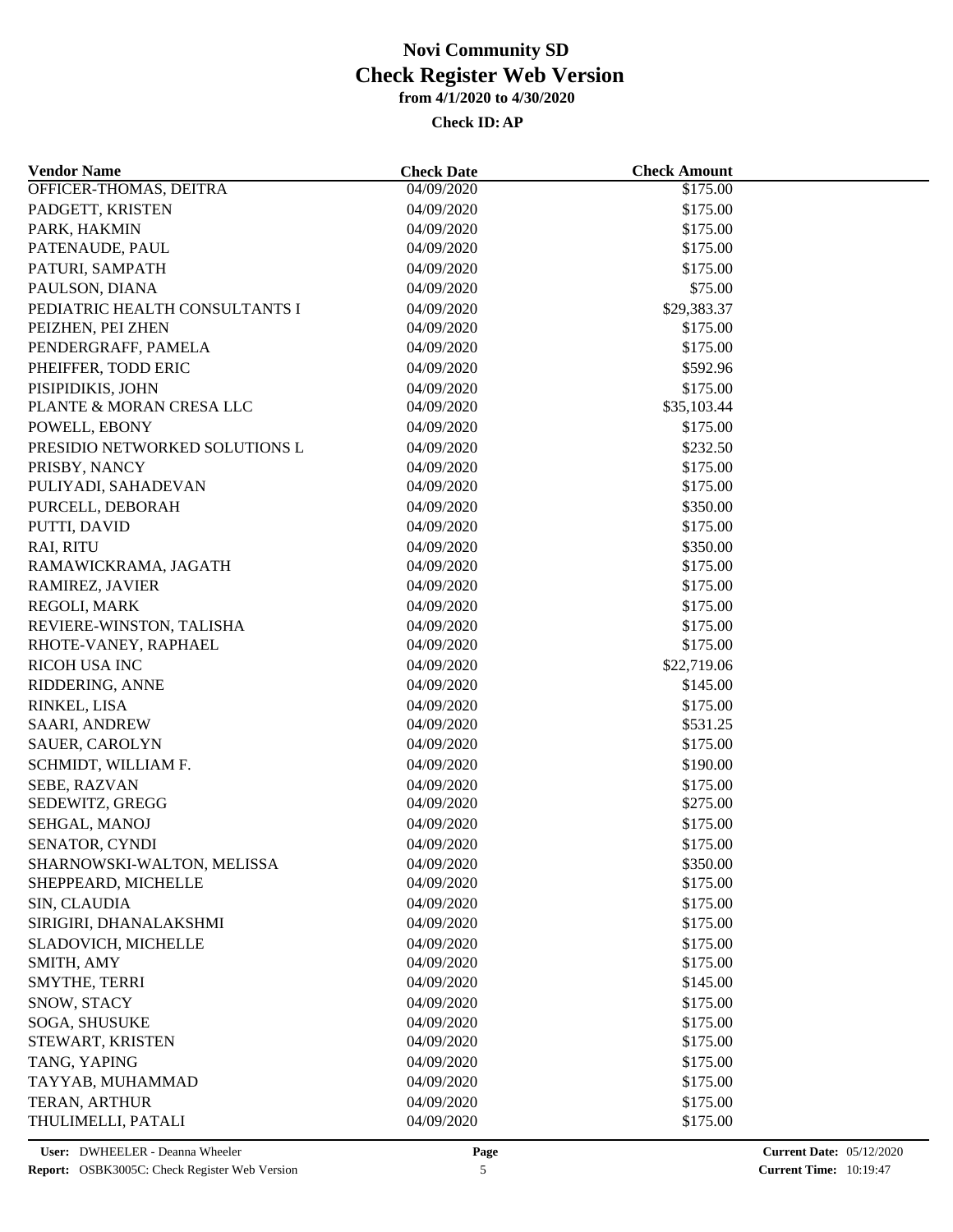| <b>Vendor Name</b>              | <b>Check Date</b>        | <b>Check Amount</b> |  |
|---------------------------------|--------------------------|---------------------|--|
| TOBIAS, JENNIFER                | 04/09/2020               | \$175.00            |  |
| TOPRANI, BHAVANA                | 04/09/2020               | \$175.00            |  |
| TRUCKEL, MARIANA                | 04/09/2020               | \$175.00            |  |
| TUNNEY, CARRIN                  | 04/09/2020               | \$1,668.82          |  |
| UEDA, MANA                      | 04/09/2020               | \$75.00             |  |
| VALADE, LYNN                    | 04/09/2020               | \$175.00            |  |
| VARGAS, SUSAN                   | 04/09/2020               | \$175.00            |  |
| VERBRACKEN, SCOTT               | 04/09/2020               | \$175.00            |  |
| VISHNUBHATLA, CHAITHANYA        | 04/09/2020               | \$175.00            |  |
| VU, MICHELLE                    | 04/09/2020               | \$175.00            |  |
| <b>WAGEWORKS INC</b>            | 04/09/2020               | \$903.12            |  |
| WALTERSKLENKE, SUSAN            | 04/09/2020               | \$175.00            |  |
| WASSON, JILL                    | 04/09/2020               | \$175.00            |  |
| WEB BENEFITS DESIGN CORPORATIO  | 04/09/2020               | \$3,664.20          |  |
| WHYTE, NORA                     | 04/09/2020               | \$175.00            |  |
| WILLIAMS, JULIE                 | 04/09/2020               | \$175.00            |  |
| WILLIAMS, LAKEISA               | 04/09/2020               | \$30.58             |  |
| WYLIE, JOHN E.                  | 04/09/2020               | \$350.00            |  |
| YOKIE, BRIAN                    | 04/09/2020               | \$175.00            |  |
| YU, SUZANNE                     | 04/09/2020               | \$175.00            |  |
| ZAK, FRANK                      | 04/09/2020               | \$175.00            |  |
| ZHAO, WEI                       | 04/09/2020               | \$175.00            |  |
|                                 |                          | \$175.00            |  |
| ZHUANG, WENHONG<br><b>MEFSA</b> | 04/09/2020<br>04/10/2020 | \$127.35            |  |
| MICHAEL R STILLMAN (P42765)     | 04/10/2020               | \$248.68            |  |
|                                 |                          |                     |  |
| <b>MISDU</b>                    | 04/10/2020               | \$2,072.25          |  |
| PENNSYLVANIA HIGHER ED ASSISTA  | 04/10/2020               | \$218.80            |  |
| PIONEER CREDIT RECOVERY INC.    | 04/10/2020               | \$47.19             |  |
| U.S. DEPARTMENT OF EDUCATION    | 04/10/2020               | \$226.52            |  |
| UNITED STATES TREASURY          | 04/10/2020               | \$62.00             |  |
| <b>ABC MANAGEMENT</b>           | 04/15/2020               | \$2,896.00          |  |
| ABRAHAM, AMY                    | 04/15/2020               | \$1,309.75          |  |
| AGARWAL, PRASHANT               | 04/15/2020               | \$18.00             |  |
| AGBENYEGA, EYRAM                | 04/15/2020               | \$2,281.50          |  |
| ALDRICH, SARA                   | 04/15/2020               | \$604.50            |  |
| ASAKURA, TOMOKO                 | 04/15/2020               | \$390.00            |  |
| ASHOK KUMAR REDDY, KOURLA       | 04/15/2020               | \$2,281.50          |  |
| ATKINSON, MEGAN                 | 04/15/2020               | \$971.75            |  |
| <b>BALLA, PRATHYUSHA</b>        | 04/15/2020               | \$971.75            |  |
| <b>BARNETT, JENNY</b>           | 04/15/2020               | \$18.00             |  |
| BEARDSLEY, CARLA                | 04/15/2020               | \$99.00             |  |
| <b>BELCHER, ANGELA</b>          | 04/15/2020               | \$36.00             |  |
| <b>BHATTI, MARIA</b>            | 04/15/2020               | \$1,053.00          |  |
| <b>BITOVE, LOUIS</b>            | 04/15/2020               | \$348.75            |  |
| <b>BLAIR, LORI</b>              | 04/15/2020               | \$1,053.00          |  |
| CHALAVADI, CHIRANJEEVI          | 04/15/2020               | \$18.00             |  |
| CHAN, SORA                      | 04/15/2020               | \$2,281.50          |  |
| CHEN, CLARA                     | 04/15/2020               | \$22.50             |  |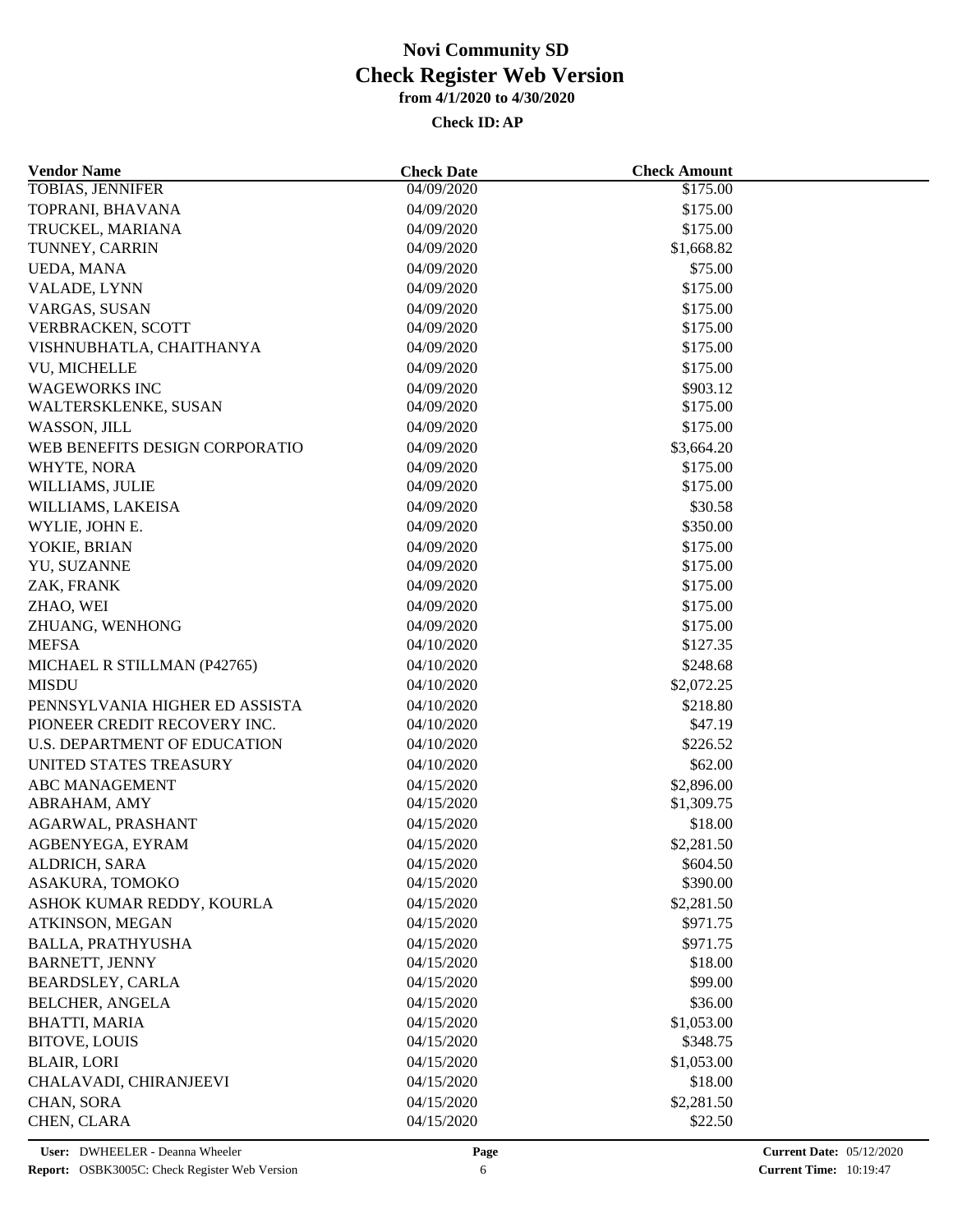| <b>Vendor Name</b>            | <b>Check Date</b> | <b>Check Amount</b>    |  |
|-------------------------------|-------------------|------------------------|--|
| <b>CHEN, TIANNAN</b>          | 04/15/2020        | \$2,281.50             |  |
| CHEN, ZHE                     | 04/15/2020        | \$2,281.50             |  |
| CHENEPALLI, RAMYA             | 04/15/2020        | \$2,281.50             |  |
| CHIANG, YU-CHING              | 04/15/2020        | \$1,455.28             |  |
| <b>CHOW, PUI HANG PATRICK</b> | 04/15/2020        | \$604.50               |  |
| DESHPANDE, NEELONKUMOR        | 04/15/2020        | \$18.00                |  |
| DIERS, STEPHANIE              | 04/15/2020        | \$18.00                |  |
| DONG, HONG                    | 04/15/2020        | \$36.00                |  |
| EKI, IKUKO                    | 04/15/2020        | \$450.00               |  |
| ELLISON, SICILLIA             | 04/15/2020        | \$234.00               |  |
| EMLEY, JOHN                   | 04/15/2020        | \$15.00                |  |
| ENDRESZL, KRIS                | 04/15/2020        | \$1,053.00             |  |
| FELDEREAN, OANA               | 04/15/2020        | \$78.00                |  |
| FISCHER, CYNTHIA              | 04/15/2020        | \$41.25                |  |
| FISCHER, CYNTHIA              | 04/15/2020        | \$123.75               |  |
| FRANCHI, ROD                  | 04/15/2020        | \$2,281.50             |  |
| FREIJAT, BOUSHRA              | 04/15/2020        | \$971.75               |  |
| FUKAGAWA, HARUKI              | 04/15/2020        | \$1,053.00             |  |
| FURLONG, JENNIFER             | 04/15/2020        | \$18.00                |  |
| <b>GABLE, NINA</b>            | 04/15/2020        | \$97.50                |  |
| GOPHER, SARAH                 | 04/15/2020        | \$2,281.50             |  |
| <b>GRUNDER, KATHRYN</b>       | 04/15/2020        | \$2,281.50             |  |
| <b>GUJAR, DHEERAJ</b>         | 04/15/2020        | \$604.50               |  |
| GUMMADI, CHITTI BABU          | 04/15/2020        | \$18.00                |  |
| HAN, YAN YAN                  | 04/15/2020        | \$2,281.50             |  |
| HANNA, TERESA                 | 04/15/2020        | \$123.75               |  |
| HARDAWAY, SHAHIDAH            | 04/15/2020        | \$99.00                |  |
| HERNANDEZ, SALVADOR           | 04/15/2020        | \$18.00                |  |
| HINDS, ALEXA                  | 04/15/2020        | \$2,281.50             |  |
| HOFBAUER, REBECCA             | 04/15/2020        | \$292.50               |  |
| HU, PAN PAN                   | 04/15/2020        |                        |  |
| IDE, MELISSA                  | 04/15/2020        | \$1,455.28<br>\$971.75 |  |
| <b>IMAMURA, KOTA</b>          | 04/15/2020        | \$1,053.00             |  |
|                               |                   |                        |  |
| ITOH, ARATA                   | 04/15/2020        | \$2,281.50             |  |
| <b>IWAMOTO, SAYURI</b>        | 04/15/2020        | \$18.00                |  |
| <b>JANIGIAN, STEPHANIE</b>    | 04/15/2020        | \$8.25                 |  |
| JONES, MARLEKKA-SERETHA       | 04/15/2020        | \$18.00                |  |
| KATHIRESAN, SETHUPATHY        | 04/15/2020        | \$18.00                |  |
| KATTUWA AHAMED BADURUDEEN, A  | 04/15/2020        | \$18.00                |  |
| KHETARPAL, NISHANT            | 04/15/2020        | \$1,500.28             |  |
| KIDON, JEFF                   | 04/15/2020        | \$2,281.50             |  |
| KIM, KATE                     | 04/15/2020        | \$604.50               |  |
| <b>KRONSBEIN, CANDICE</b>     | 04/15/2020        | \$36.00                |  |
| KUMAR, ASHUTOSH               | 04/15/2020        | \$2,281.50             |  |
| KURKOWSKI, KELLY              | 04/15/2020        | \$18.00                |  |
| LAMB, AMANDA                  | 04/15/2020        | \$252.00               |  |
| LAPORTE, ERIN                 | 04/15/2020        | \$2,281.50             |  |
| LAU, YAT FAN                  | 04/15/2020        | \$601.00               |  |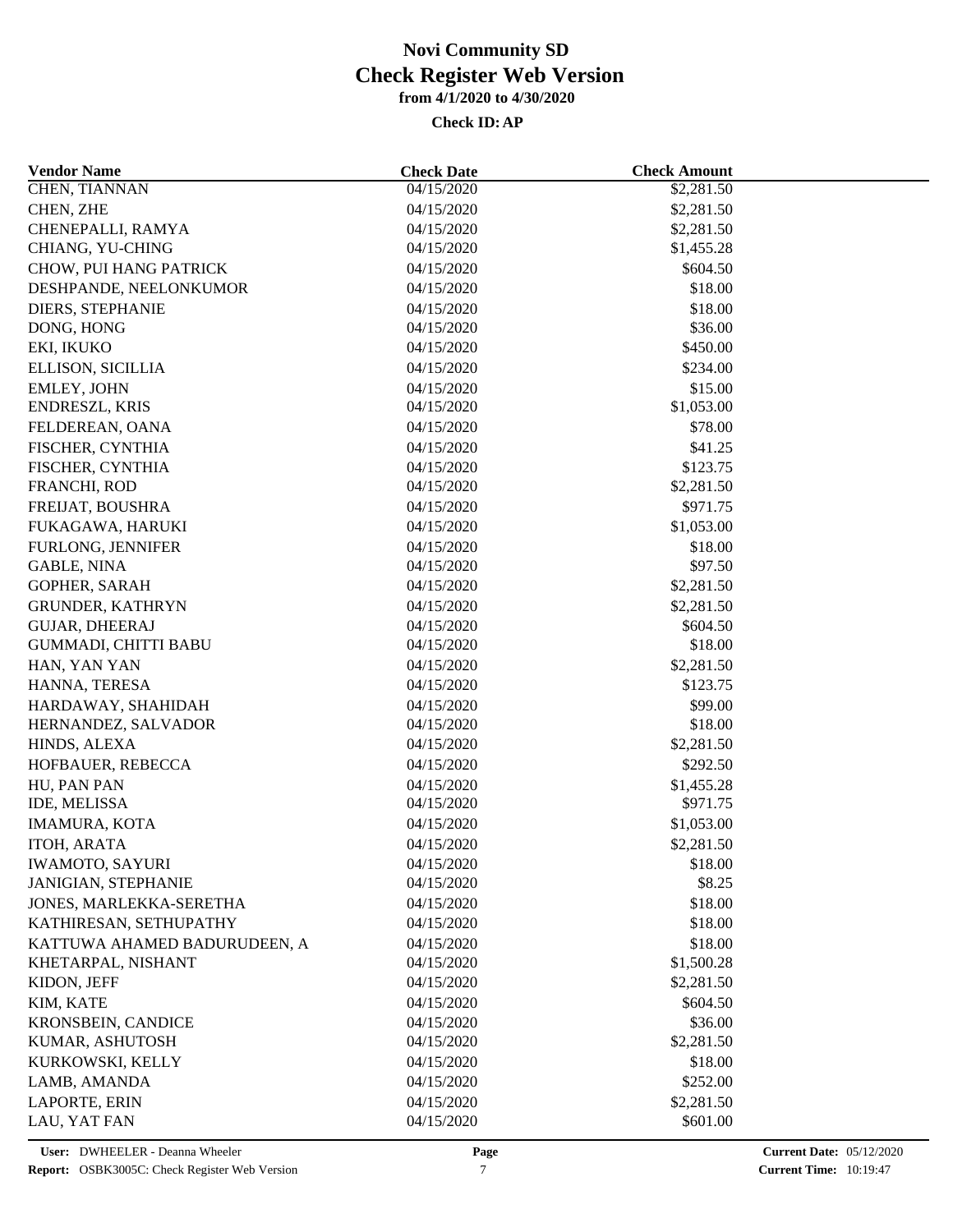| <b>Vendor Name</b>                | <b>Check Date</b>        | <b>Check Amount</b> |  |
|-----------------------------------|--------------------------|---------------------|--|
| LESCOE, BETH                      | 04/15/2020               | \$135.75            |  |
| MAGUIRE, KATHERYN                 | 04/15/2020               | \$112.50            |  |
| MANOJ, RASHMI                     | 04/15/2020               | \$18.00             |  |
| MARR, RUBY ANN                    | 04/15/2020               | \$36.00             |  |
| MCDERMOTT, JACOB                  | 04/15/2020               | \$34.50             |  |
| MCGOWAN, ALAN                     | 04/15/2020               | \$604.50            |  |
| MIYAGAWA, SATOMI                  | 04/15/2020               | \$450.00            |  |
| MONTILLA, HEATHER                 | 04/15/2020               | \$971.75            |  |
| MUTCH, SARAH                      | 04/15/2020               | \$263.00            |  |
| NAGY, RONALD RICHARD              | 04/15/2020               | \$75.00             |  |
| NASH MOARBES, JILL                | 04/15/2020               | \$448.00            |  |
| NEGALUR, NINAYAKA MOHAN RAO       | 04/15/2020               | \$448.50            |  |
| NELSON, LAUREN                    | 04/15/2020               | \$448.50            |  |
| OZAWA, YENG                       | 04/15/2020               | \$18.00             |  |
| PAGE, JENNIFER                    | 04/15/2020               | \$448.50            |  |
| PARK, SUNYOUNG                    | 04/15/2020               | \$448.50            |  |
| PATEL, RAKESHKUMAR                | 04/15/2020               | \$1,053.00          |  |
| PEBLEY, KIRK                      | 04/15/2020               | \$2,281.50          |  |
| PEGUESE, KAI                      | 04/15/2020               | \$436.50            |  |
| PIETRAZ, CHRISTEN                 | 04/15/2020               | \$1,309.75          |  |
| PU, EMMA                          | 04/15/2020               | \$18.00             |  |
| PUTTAGUNTA, SURESH                | 04/15/2020               | \$4,563.00          |  |
| QIN, GRACE                        | 04/15/2020               | \$1,309.75          |  |
| RAIS, MICHELLE                    | 04/15/2020               | \$18.00             |  |
| RAO KANUTRI, SOMESWARA            | 04/15/2020               | \$604.50            |  |
| RAVURI, NARESH                    | 04/15/2020               | \$604.50            |  |
|                                   |                          |                     |  |
| REEVES, DANIELLE                  | 04/15/2020               | \$18.00<br>\$18.00  |  |
| RODGERS, ANNA<br>RODRIGUEZ, MABEL | 04/15/2020<br>04/15/2020 | \$195.00            |  |
|                                   |                          |                     |  |
| ROMERO, KARISHMA                  | 04/15/2020               | \$450.00            |  |
| SARDESAI, SURABHI                 | 04/15/2020               | \$157.50            |  |
| SCOTT, JEFFREY                    | 04/15/2020               | \$24.75             |  |
| SELVARAJ, NATARAJAN               | 04/15/2020               | \$75.00             |  |
| SETH, ROHIT                       | 04/15/2020               | \$2,281.50          |  |
| SHI, LEIBIAO                      | 04/15/2020               | \$604.50            |  |
| SHOTKIN, PAUL                     | 04/15/2020               | \$604.50            |  |
| SMITHKORT, BRITTANY               | 04/15/2020               | \$760.50            |  |
| STEARNS, CHRISTY                  | 04/15/2020               | \$18.00             |  |
| STEINHELPER, LAUREN               | 04/15/2020               | \$604.50            |  |
| STOENICA, STEFANIA                | 04/15/2020               | \$1,053.00          |  |
| SUBEDI, SANTOSH                   | 04/15/2020               | \$18.00             |  |
| SUBRAMANIAN, PRIYA                | 04/15/2020               | \$18.00             |  |
| SZLAGA, JULIE                     | 04/15/2020               | \$18.00             |  |
| TAKAKI, RYO                       | 04/15/2020               | \$2,281.50          |  |
| TAKAMATSU, TOMOKO                 | 04/15/2020               | \$1,309.75          |  |
| TAMAM, ZEINAB                     | 04/15/2020               | \$18.00             |  |
| TOBAIL, MARINA                    | 04/15/2020               | \$604.50            |  |
| TUMKUR-GOPALAKRISHNA, SHILPA      | 04/15/2020               | \$448.50            |  |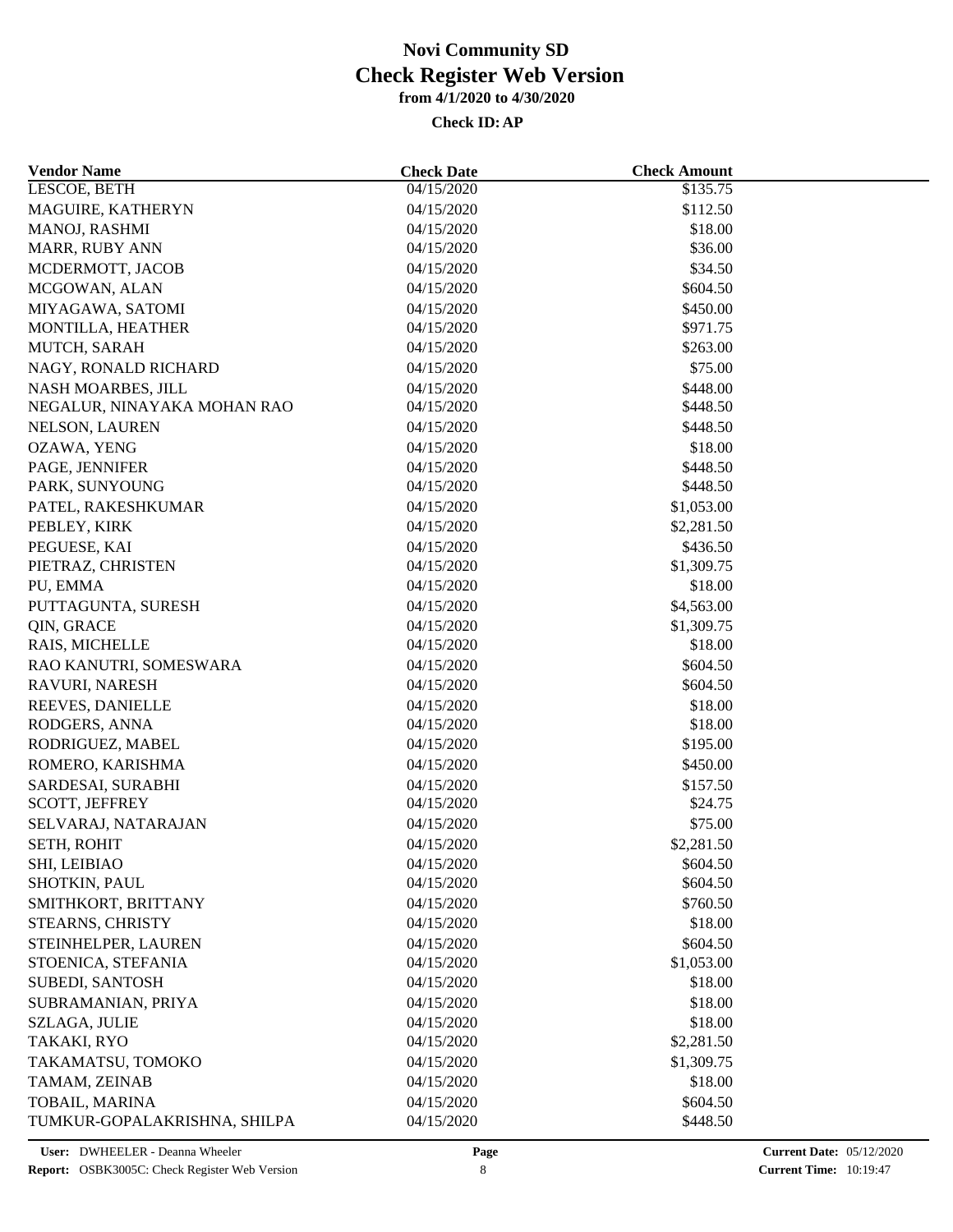| <b>Vendor Name</b>                  | <b>Check Date</b> | <b>Check Amount</b> |  |
|-------------------------------------|-------------------|---------------------|--|
| UCHIYAMA, YOKO                      | 04/15/2020        | \$448.50            |  |
| WANG, MEI                           | 04/15/2020        | \$18.00             |  |
| WANG, SHANSHAN                      | 04/15/2020        | \$604.50            |  |
| WANG, ZHIQIANG                      | 04/15/2020        | \$438.75            |  |
| WATSON, RYAN                        | 04/15/2020        | \$533.00            |  |
| WELTER, RACHEL                      | 04/15/2020        | \$448.50            |  |
| WU, SHUJUN                          | 04/15/2020        | \$780.00            |  |
| YAMADA, SHUYA                       | 04/15/2020        | \$66.00             |  |
| ZHAO, LINLIN                        | 04/15/2020        | \$438.75            |  |
| ZUKOW, ANITA                        | 04/15/2020        | \$18.00             |  |
| ADAMS, TODD                         | 04/23/2020        | \$175.00            |  |
| ADER, KATHLEEN                      | 04/23/2020        | \$549.22            |  |
| ADN ADMINISTRATORS INC              | 04/23/2020        | \$3,755.90          |  |
| ALLA, MADHAVI                       | 04/23/2020        | \$175.00            |  |
| ANDYMARK INC                        | 04/23/2020        | \$131.37            |  |
| APTE, VAIBHAV                       | 04/23/2020        | \$158.00            |  |
| ASCENSION MICHIGAN AT WORK          | 04/23/2020        | \$197.00            |  |
| <b>AT&amp;T MOBILITY</b>            | 04/23/2020        | \$1,189.01          |  |
| BEJAGAM, SATISH                     | 04/23/2020        | \$175.00            |  |
| BHUMA, VIJALA                       | 04/23/2020        | \$75.00             |  |
| <b>BITOVE, LOUIS</b>                | 04/23/2020        | \$2,281.50          |  |
| <b>BRASIL, SANDRA</b>               | 04/23/2020        | \$20.01             |  |
| <b>BROOKHOUSE, LINDSAY</b>          | 04/23/2020        | \$24.95             |  |
| <b>BROWN, FAITH</b>                 | 04/23/2020        | \$49.50             |  |
| CARTER, NICOLE                      | 04/23/2020        | \$435.79            |  |
| CATRINE, GINA                       | 04/23/2020        | \$307.70            |  |
| CHAPIN-DUBE, MEGAN                  | 04/23/2020        | \$772.80            |  |
| CHO, EUNKYUNG                       | 04/23/2020        | \$175.00            |  |
| CHOI, JIN                           | 04/23/2020        | \$175.00            |  |
| <b>CINTAS CORPORATION #31</b>       | 04/23/2020        | \$269.02            |  |
| CITY OF NOVI WATER & SEWER DEP      | 04/23/2020        | \$25,837.16         |  |
| COLE, DAVID                         | 04/23/2020        | \$175.00            |  |
| CONSTANT PRESSURE SPORTS INC.       | 04/23/2020        | \$510.00            |  |
| <b>CONSUMERS ENERGY</b>             | 04/23/2020        | \$14,443.23         |  |
| COURTEMANCHE, DANIELLE              | 04/23/2020        | \$187.60            |  |
| <b>CUMMINS BRIDGEWAY LLC</b>        | 04/23/2020        | \$3,635.06          |  |
| <b>DIGITAL SIGNUP</b>               | 04/23/2020        | \$1,056.40          |  |
| DIRECT ENERGY BUSINESS INC          |                   |                     |  |
|                                     | 04/23/2020        | \$46,650.38         |  |
| DOUGLAS, LINDA<br><b>DTE ENERGY</b> | 04/23/2020        | \$147.00<br>\$87.69 |  |
|                                     | 04/23/2020        |                     |  |
| <b>ENDRESZL, KRIS</b>               | 04/23/2020        | \$132.00            |  |
| <b>ENVIRO-CLEAN SERVICES INC</b>    | 04/23/2020        | \$6,936.00          |  |
| <b>FINALFORMS</b>                   | 04/23/2020        | \$1,484.00          |  |
| FITZSIMMONS, JACOLE                 | 04/23/2020        | \$30.00             |  |
| FRANCHI, ROD                        | 04/23/2020        | \$1,350.15          |  |
| FURTAH, MELISSA                     | 04/23/2020        | \$386.40            |  |
| <b>GEORGE, SHALAN</b>               | 04/23/2020        | \$75.00             |  |
| <b>GNATEK, JULIE</b>                | 04/23/2020        | \$175.00            |  |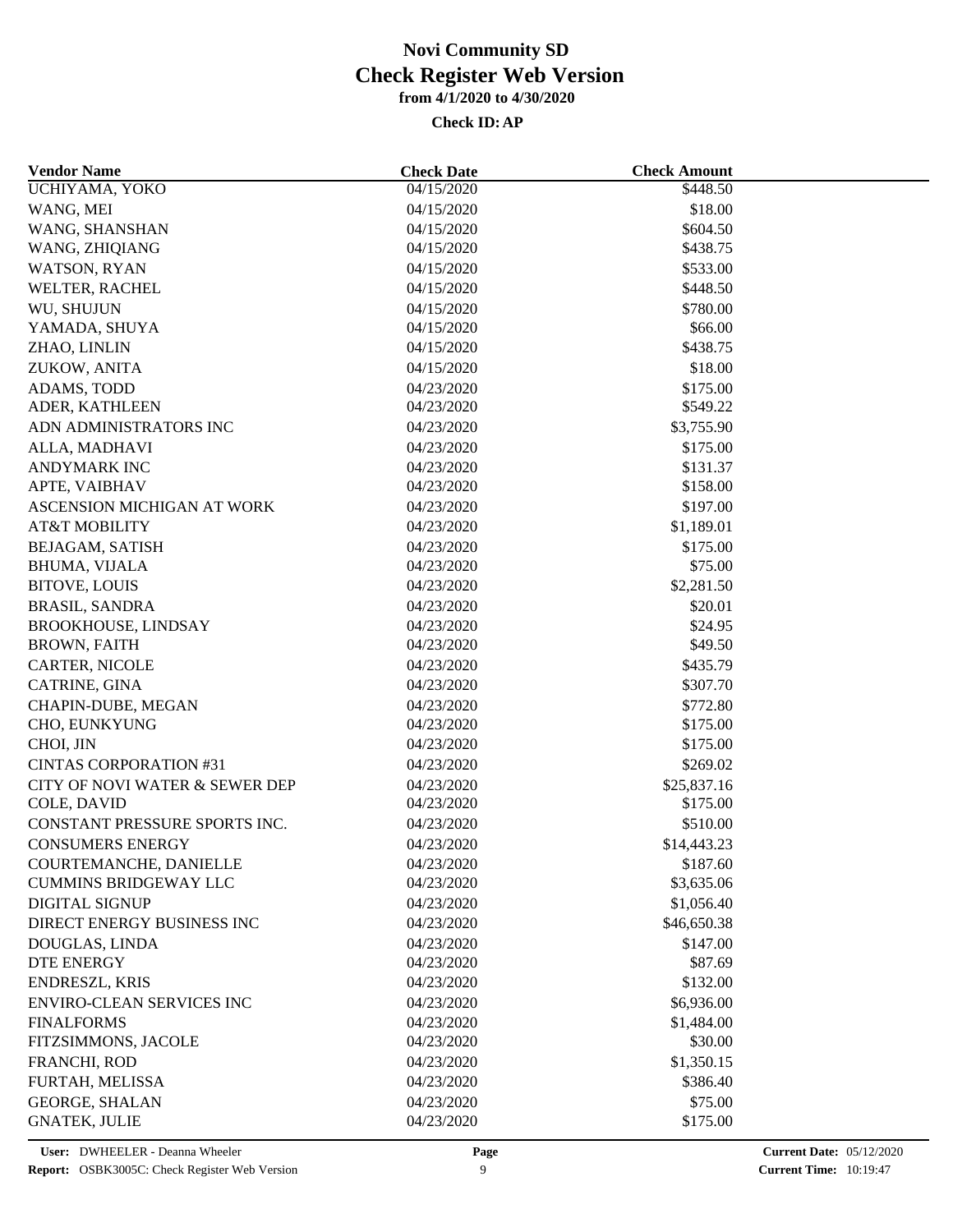| <b>GOODWILL INDUSTRIES OF GREATER</b><br>04/23/2020<br>\$6,380.32<br><b>GUPTA, VINIT</b><br>04/23/2020<br>\$175.00<br>\$75.00<br><b>GUZMAN, GUADALUPE</b><br>04/23/2020<br>\$173.37<br>HIRSHFIELD, LAURA JANINE<br>04/23/2020<br>HOUSEY, CHRISTOPHER ALLEN<br>04/23/2020<br>\$1,226.40<br>HUANG, CHRIS<br>04/23/2020<br>\$427.62<br>HUNTINGTON NATIONAL BANK<br>04/23/2020<br>\$75.00<br>INTEGRATED DESIGN SOLUTIONS LL<br>\$43,526.08<br>04/23/2020<br><b>IYER, PRIYA</b><br>04/23/2020<br>\$175.00<br>\$350.00<br>JEYARANJAN, ANANDI<br>04/23/2020<br>04/23/2020<br>\$386.40<br><b>JONES, KRISTEN</b><br>04/23/2020<br>\$50.00<br>KALLUR, SANDHYA<br>04/23/2020<br>\$175.00<br>KANAGA, MATHU<br>\$75.00<br>KASHYAP, MANJU<br>04/23/2020<br>KECK, MARIAN OR ALENA<br>04/23/2020<br>\$13.00<br>KIDON, JEFF<br>04/23/2020<br>\$963.75<br>\$50.00<br>KRISHNANKUTTY, MAYA<br>04/23/2020<br>04/23/2020<br>\$1,014.75<br>LAPORTE, ERIN<br>LE, MIMI<br>04/23/2020<br>\$175.00<br>04/23/2020<br>\$75.00<br>LI, LEUNG TSU<br>04/23/2020<br>\$75.00<br>LIM, JUAENG<br>\$75.00<br>LIN, JUDITH<br>04/23/2020<br>LONG, LI<br>04/23/2020<br>\$75.00<br>\$100.00<br>LOWES, DANIEL<br>04/23/2020<br>\$75.00<br>MAHAJAN, SAGAR<br>04/23/2020<br><b>MARSHALL MUSIC</b><br>\$517.00<br>04/23/2020<br>MASTROIANNI, ENZO<br>04/23/2020<br>\$75.00<br>04/23/2020<br>\$75.00<br><b>MATHUR, PREREETA</b><br>MCMASTER-CARR SUPPLY COMPANY<br>\$88.18<br>04/23/2020<br>04/23/2020<br>MENON, MANOJ<br>\$75.00<br>MESSA (MICHIGAN EDUCATION SPEC<br>04/23/2020<br>\$604,160.01<br>MOK, JUNGON<br>04/23/2020<br>\$75.00<br>MOLNAR, ALAN<br>04/23/2020<br>\$75.00<br>MONTGOMERY, ALICIA<br>04/23/2020<br>\$74.00<br>\$75.00<br>MONTGOMERY, JOSEPH<br>04/23/2020<br>04/23/2020<br>\$677.00<br>MOORE, JANELLE<br>MUCKE, ANGELA<br>04/23/2020<br>\$30.00<br>MUDIGAL, ANIL<br>04/23/2020<br>\$1,600.00<br>MUTHURAMAN, VISALATCHI<br>04/23/2020<br>\$175.00<br>NAGLE, ELISABETH<br>04/23/2020<br>\$175.00<br>\$50.00<br>NARUSE, MAYUMI<br>04/23/2020<br>NEFF MOTIVATION INC<br>04/23/2020<br>\$746.86<br>NELAKUDITI, NAGESWARA<br>04/23/2020<br>\$75.00<br>NICHOLS PAPER & SUPPLY COMPANY<br>04/23/2020<br>\$504.28<br>NJOROGE, JOHN<br>\$175.00<br>04/23/2020<br><b>NOVI BOWL</b><br>04/23/2020<br>\$7,713.00<br>O'CONNOR, MARTIN<br>04/23/2020<br>\$175.00<br>04/23/2020<br>\$150.00<br>O'MEARA, BRIEN | <b>Vendor Name</b> | <b>Check Date</b> | <b>Check Amount</b> |  |
|------------------------------------------------------------------------------------------------------------------------------------------------------------------------------------------------------------------------------------------------------------------------------------------------------------------------------------------------------------------------------------------------------------------------------------------------------------------------------------------------------------------------------------------------------------------------------------------------------------------------------------------------------------------------------------------------------------------------------------------------------------------------------------------------------------------------------------------------------------------------------------------------------------------------------------------------------------------------------------------------------------------------------------------------------------------------------------------------------------------------------------------------------------------------------------------------------------------------------------------------------------------------------------------------------------------------------------------------------------------------------------------------------------------------------------------------------------------------------------------------------------------------------------------------------------------------------------------------------------------------------------------------------------------------------------------------------------------------------------------------------------------------------------------------------------------------------------------------------------------------------------------------------------------------------------------------------------------------------------------------------------------------------------------------------------------------------------------------------------------------------------------------------------------------------------------------------------------------------------------------------------------------------------------------------------------------------------------------------------------------|--------------------|-------------------|---------------------|--|
|                                                                                                                                                                                                                                                                                                                                                                                                                                                                                                                                                                                                                                                                                                                                                                                                                                                                                                                                                                                                                                                                                                                                                                                                                                                                                                                                                                                                                                                                                                                                                                                                                                                                                                                                                                                                                                                                                                                                                                                                                                                                                                                                                                                                                                                                                                                                                                        |                    |                   |                     |  |
|                                                                                                                                                                                                                                                                                                                                                                                                                                                                                                                                                                                                                                                                                                                                                                                                                                                                                                                                                                                                                                                                                                                                                                                                                                                                                                                                                                                                                                                                                                                                                                                                                                                                                                                                                                                                                                                                                                                                                                                                                                                                                                                                                                                                                                                                                                                                                                        |                    |                   |                     |  |
|                                                                                                                                                                                                                                                                                                                                                                                                                                                                                                                                                                                                                                                                                                                                                                                                                                                                                                                                                                                                                                                                                                                                                                                                                                                                                                                                                                                                                                                                                                                                                                                                                                                                                                                                                                                                                                                                                                                                                                                                                                                                                                                                                                                                                                                                                                                                                                        |                    |                   |                     |  |
|                                                                                                                                                                                                                                                                                                                                                                                                                                                                                                                                                                                                                                                                                                                                                                                                                                                                                                                                                                                                                                                                                                                                                                                                                                                                                                                                                                                                                                                                                                                                                                                                                                                                                                                                                                                                                                                                                                                                                                                                                                                                                                                                                                                                                                                                                                                                                                        |                    |                   |                     |  |
|                                                                                                                                                                                                                                                                                                                                                                                                                                                                                                                                                                                                                                                                                                                                                                                                                                                                                                                                                                                                                                                                                                                                                                                                                                                                                                                                                                                                                                                                                                                                                                                                                                                                                                                                                                                                                                                                                                                                                                                                                                                                                                                                                                                                                                                                                                                                                                        |                    |                   |                     |  |
|                                                                                                                                                                                                                                                                                                                                                                                                                                                                                                                                                                                                                                                                                                                                                                                                                                                                                                                                                                                                                                                                                                                                                                                                                                                                                                                                                                                                                                                                                                                                                                                                                                                                                                                                                                                                                                                                                                                                                                                                                                                                                                                                                                                                                                                                                                                                                                        |                    |                   |                     |  |
|                                                                                                                                                                                                                                                                                                                                                                                                                                                                                                                                                                                                                                                                                                                                                                                                                                                                                                                                                                                                                                                                                                                                                                                                                                                                                                                                                                                                                                                                                                                                                                                                                                                                                                                                                                                                                                                                                                                                                                                                                                                                                                                                                                                                                                                                                                                                                                        |                    |                   |                     |  |
|                                                                                                                                                                                                                                                                                                                                                                                                                                                                                                                                                                                                                                                                                                                                                                                                                                                                                                                                                                                                                                                                                                                                                                                                                                                                                                                                                                                                                                                                                                                                                                                                                                                                                                                                                                                                                                                                                                                                                                                                                                                                                                                                                                                                                                                                                                                                                                        |                    |                   |                     |  |
|                                                                                                                                                                                                                                                                                                                                                                                                                                                                                                                                                                                                                                                                                                                                                                                                                                                                                                                                                                                                                                                                                                                                                                                                                                                                                                                                                                                                                                                                                                                                                                                                                                                                                                                                                                                                                                                                                                                                                                                                                                                                                                                                                                                                                                                                                                                                                                        |                    |                   |                     |  |
|                                                                                                                                                                                                                                                                                                                                                                                                                                                                                                                                                                                                                                                                                                                                                                                                                                                                                                                                                                                                                                                                                                                                                                                                                                                                                                                                                                                                                                                                                                                                                                                                                                                                                                                                                                                                                                                                                                                                                                                                                                                                                                                                                                                                                                                                                                                                                                        |                    |                   |                     |  |
|                                                                                                                                                                                                                                                                                                                                                                                                                                                                                                                                                                                                                                                                                                                                                                                                                                                                                                                                                                                                                                                                                                                                                                                                                                                                                                                                                                                                                                                                                                                                                                                                                                                                                                                                                                                                                                                                                                                                                                                                                                                                                                                                                                                                                                                                                                                                                                        |                    |                   |                     |  |
|                                                                                                                                                                                                                                                                                                                                                                                                                                                                                                                                                                                                                                                                                                                                                                                                                                                                                                                                                                                                                                                                                                                                                                                                                                                                                                                                                                                                                                                                                                                                                                                                                                                                                                                                                                                                                                                                                                                                                                                                                                                                                                                                                                                                                                                                                                                                                                        |                    |                   |                     |  |
|                                                                                                                                                                                                                                                                                                                                                                                                                                                                                                                                                                                                                                                                                                                                                                                                                                                                                                                                                                                                                                                                                                                                                                                                                                                                                                                                                                                                                                                                                                                                                                                                                                                                                                                                                                                                                                                                                                                                                                                                                                                                                                                                                                                                                                                                                                                                                                        |                    |                   |                     |  |
|                                                                                                                                                                                                                                                                                                                                                                                                                                                                                                                                                                                                                                                                                                                                                                                                                                                                                                                                                                                                                                                                                                                                                                                                                                                                                                                                                                                                                                                                                                                                                                                                                                                                                                                                                                                                                                                                                                                                                                                                                                                                                                                                                                                                                                                                                                                                                                        |                    |                   |                     |  |
|                                                                                                                                                                                                                                                                                                                                                                                                                                                                                                                                                                                                                                                                                                                                                                                                                                                                                                                                                                                                                                                                                                                                                                                                                                                                                                                                                                                                                                                                                                                                                                                                                                                                                                                                                                                                                                                                                                                                                                                                                                                                                                                                                                                                                                                                                                                                                                        |                    |                   |                     |  |
|                                                                                                                                                                                                                                                                                                                                                                                                                                                                                                                                                                                                                                                                                                                                                                                                                                                                                                                                                                                                                                                                                                                                                                                                                                                                                                                                                                                                                                                                                                                                                                                                                                                                                                                                                                                                                                                                                                                                                                                                                                                                                                                                                                                                                                                                                                                                                                        |                    |                   |                     |  |
|                                                                                                                                                                                                                                                                                                                                                                                                                                                                                                                                                                                                                                                                                                                                                                                                                                                                                                                                                                                                                                                                                                                                                                                                                                                                                                                                                                                                                                                                                                                                                                                                                                                                                                                                                                                                                                                                                                                                                                                                                                                                                                                                                                                                                                                                                                                                                                        |                    |                   |                     |  |
|                                                                                                                                                                                                                                                                                                                                                                                                                                                                                                                                                                                                                                                                                                                                                                                                                                                                                                                                                                                                                                                                                                                                                                                                                                                                                                                                                                                                                                                                                                                                                                                                                                                                                                                                                                                                                                                                                                                                                                                                                                                                                                                                                                                                                                                                                                                                                                        |                    |                   |                     |  |
|                                                                                                                                                                                                                                                                                                                                                                                                                                                                                                                                                                                                                                                                                                                                                                                                                                                                                                                                                                                                                                                                                                                                                                                                                                                                                                                                                                                                                                                                                                                                                                                                                                                                                                                                                                                                                                                                                                                                                                                                                                                                                                                                                                                                                                                                                                                                                                        |                    |                   |                     |  |
|                                                                                                                                                                                                                                                                                                                                                                                                                                                                                                                                                                                                                                                                                                                                                                                                                                                                                                                                                                                                                                                                                                                                                                                                                                                                                                                                                                                                                                                                                                                                                                                                                                                                                                                                                                                                                                                                                                                                                                                                                                                                                                                                                                                                                                                                                                                                                                        |                    |                   |                     |  |
|                                                                                                                                                                                                                                                                                                                                                                                                                                                                                                                                                                                                                                                                                                                                                                                                                                                                                                                                                                                                                                                                                                                                                                                                                                                                                                                                                                                                                                                                                                                                                                                                                                                                                                                                                                                                                                                                                                                                                                                                                                                                                                                                                                                                                                                                                                                                                                        |                    |                   |                     |  |
|                                                                                                                                                                                                                                                                                                                                                                                                                                                                                                                                                                                                                                                                                                                                                                                                                                                                                                                                                                                                                                                                                                                                                                                                                                                                                                                                                                                                                                                                                                                                                                                                                                                                                                                                                                                                                                                                                                                                                                                                                                                                                                                                                                                                                                                                                                                                                                        |                    |                   |                     |  |
|                                                                                                                                                                                                                                                                                                                                                                                                                                                                                                                                                                                                                                                                                                                                                                                                                                                                                                                                                                                                                                                                                                                                                                                                                                                                                                                                                                                                                                                                                                                                                                                                                                                                                                                                                                                                                                                                                                                                                                                                                                                                                                                                                                                                                                                                                                                                                                        |                    |                   |                     |  |
|                                                                                                                                                                                                                                                                                                                                                                                                                                                                                                                                                                                                                                                                                                                                                                                                                                                                                                                                                                                                                                                                                                                                                                                                                                                                                                                                                                                                                                                                                                                                                                                                                                                                                                                                                                                                                                                                                                                                                                                                                                                                                                                                                                                                                                                                                                                                                                        |                    |                   |                     |  |
|                                                                                                                                                                                                                                                                                                                                                                                                                                                                                                                                                                                                                                                                                                                                                                                                                                                                                                                                                                                                                                                                                                                                                                                                                                                                                                                                                                                                                                                                                                                                                                                                                                                                                                                                                                                                                                                                                                                                                                                                                                                                                                                                                                                                                                                                                                                                                                        |                    |                   |                     |  |
|                                                                                                                                                                                                                                                                                                                                                                                                                                                                                                                                                                                                                                                                                                                                                                                                                                                                                                                                                                                                                                                                                                                                                                                                                                                                                                                                                                                                                                                                                                                                                                                                                                                                                                                                                                                                                                                                                                                                                                                                                                                                                                                                                                                                                                                                                                                                                                        |                    |                   |                     |  |
|                                                                                                                                                                                                                                                                                                                                                                                                                                                                                                                                                                                                                                                                                                                                                                                                                                                                                                                                                                                                                                                                                                                                                                                                                                                                                                                                                                                                                                                                                                                                                                                                                                                                                                                                                                                                                                                                                                                                                                                                                                                                                                                                                                                                                                                                                                                                                                        |                    |                   |                     |  |
|                                                                                                                                                                                                                                                                                                                                                                                                                                                                                                                                                                                                                                                                                                                                                                                                                                                                                                                                                                                                                                                                                                                                                                                                                                                                                                                                                                                                                                                                                                                                                                                                                                                                                                                                                                                                                                                                                                                                                                                                                                                                                                                                                                                                                                                                                                                                                                        |                    |                   |                     |  |
|                                                                                                                                                                                                                                                                                                                                                                                                                                                                                                                                                                                                                                                                                                                                                                                                                                                                                                                                                                                                                                                                                                                                                                                                                                                                                                                                                                                                                                                                                                                                                                                                                                                                                                                                                                                                                                                                                                                                                                                                                                                                                                                                                                                                                                                                                                                                                                        |                    |                   |                     |  |
|                                                                                                                                                                                                                                                                                                                                                                                                                                                                                                                                                                                                                                                                                                                                                                                                                                                                                                                                                                                                                                                                                                                                                                                                                                                                                                                                                                                                                                                                                                                                                                                                                                                                                                                                                                                                                                                                                                                                                                                                                                                                                                                                                                                                                                                                                                                                                                        |                    |                   |                     |  |
|                                                                                                                                                                                                                                                                                                                                                                                                                                                                                                                                                                                                                                                                                                                                                                                                                                                                                                                                                                                                                                                                                                                                                                                                                                                                                                                                                                                                                                                                                                                                                                                                                                                                                                                                                                                                                                                                                                                                                                                                                                                                                                                                                                                                                                                                                                                                                                        |                    |                   |                     |  |
|                                                                                                                                                                                                                                                                                                                                                                                                                                                                                                                                                                                                                                                                                                                                                                                                                                                                                                                                                                                                                                                                                                                                                                                                                                                                                                                                                                                                                                                                                                                                                                                                                                                                                                                                                                                                                                                                                                                                                                                                                                                                                                                                                                                                                                                                                                                                                                        |                    |                   |                     |  |
|                                                                                                                                                                                                                                                                                                                                                                                                                                                                                                                                                                                                                                                                                                                                                                                                                                                                                                                                                                                                                                                                                                                                                                                                                                                                                                                                                                                                                                                                                                                                                                                                                                                                                                                                                                                                                                                                                                                                                                                                                                                                                                                                                                                                                                                                                                                                                                        |                    |                   |                     |  |
|                                                                                                                                                                                                                                                                                                                                                                                                                                                                                                                                                                                                                                                                                                                                                                                                                                                                                                                                                                                                                                                                                                                                                                                                                                                                                                                                                                                                                                                                                                                                                                                                                                                                                                                                                                                                                                                                                                                                                                                                                                                                                                                                                                                                                                                                                                                                                                        |                    |                   |                     |  |
|                                                                                                                                                                                                                                                                                                                                                                                                                                                                                                                                                                                                                                                                                                                                                                                                                                                                                                                                                                                                                                                                                                                                                                                                                                                                                                                                                                                                                                                                                                                                                                                                                                                                                                                                                                                                                                                                                                                                                                                                                                                                                                                                                                                                                                                                                                                                                                        |                    |                   |                     |  |
|                                                                                                                                                                                                                                                                                                                                                                                                                                                                                                                                                                                                                                                                                                                                                                                                                                                                                                                                                                                                                                                                                                                                                                                                                                                                                                                                                                                                                                                                                                                                                                                                                                                                                                                                                                                                                                                                                                                                                                                                                                                                                                                                                                                                                                                                                                                                                                        |                    |                   |                     |  |
|                                                                                                                                                                                                                                                                                                                                                                                                                                                                                                                                                                                                                                                                                                                                                                                                                                                                                                                                                                                                                                                                                                                                                                                                                                                                                                                                                                                                                                                                                                                                                                                                                                                                                                                                                                                                                                                                                                                                                                                                                                                                                                                                                                                                                                                                                                                                                                        |                    |                   |                     |  |
|                                                                                                                                                                                                                                                                                                                                                                                                                                                                                                                                                                                                                                                                                                                                                                                                                                                                                                                                                                                                                                                                                                                                                                                                                                                                                                                                                                                                                                                                                                                                                                                                                                                                                                                                                                                                                                                                                                                                                                                                                                                                                                                                                                                                                                                                                                                                                                        |                    |                   |                     |  |
|                                                                                                                                                                                                                                                                                                                                                                                                                                                                                                                                                                                                                                                                                                                                                                                                                                                                                                                                                                                                                                                                                                                                                                                                                                                                                                                                                                                                                                                                                                                                                                                                                                                                                                                                                                                                                                                                                                                                                                                                                                                                                                                                                                                                                                                                                                                                                                        |                    |                   |                     |  |
|                                                                                                                                                                                                                                                                                                                                                                                                                                                                                                                                                                                                                                                                                                                                                                                                                                                                                                                                                                                                                                                                                                                                                                                                                                                                                                                                                                                                                                                                                                                                                                                                                                                                                                                                                                                                                                                                                                                                                                                                                                                                                                                                                                                                                                                                                                                                                                        |                    |                   |                     |  |
|                                                                                                                                                                                                                                                                                                                                                                                                                                                                                                                                                                                                                                                                                                                                                                                                                                                                                                                                                                                                                                                                                                                                                                                                                                                                                                                                                                                                                                                                                                                                                                                                                                                                                                                                                                                                                                                                                                                                                                                                                                                                                                                                                                                                                                                                                                                                                                        |                    |                   |                     |  |
|                                                                                                                                                                                                                                                                                                                                                                                                                                                                                                                                                                                                                                                                                                                                                                                                                                                                                                                                                                                                                                                                                                                                                                                                                                                                                                                                                                                                                                                                                                                                                                                                                                                                                                                                                                                                                                                                                                                                                                                                                                                                                                                                                                                                                                                                                                                                                                        |                    |                   |                     |  |
|                                                                                                                                                                                                                                                                                                                                                                                                                                                                                                                                                                                                                                                                                                                                                                                                                                                                                                                                                                                                                                                                                                                                                                                                                                                                                                                                                                                                                                                                                                                                                                                                                                                                                                                                                                                                                                                                                                                                                                                                                                                                                                                                                                                                                                                                                                                                                                        |                    |                   |                     |  |
|                                                                                                                                                                                                                                                                                                                                                                                                                                                                                                                                                                                                                                                                                                                                                                                                                                                                                                                                                                                                                                                                                                                                                                                                                                                                                                                                                                                                                                                                                                                                                                                                                                                                                                                                                                                                                                                                                                                                                                                                                                                                                                                                                                                                                                                                                                                                                                        |                    |                   |                     |  |
|                                                                                                                                                                                                                                                                                                                                                                                                                                                                                                                                                                                                                                                                                                                                                                                                                                                                                                                                                                                                                                                                                                                                                                                                                                                                                                                                                                                                                                                                                                                                                                                                                                                                                                                                                                                                                                                                                                                                                                                                                                                                                                                                                                                                                                                                                                                                                                        |                    |                   |                     |  |
|                                                                                                                                                                                                                                                                                                                                                                                                                                                                                                                                                                                                                                                                                                                                                                                                                                                                                                                                                                                                                                                                                                                                                                                                                                                                                                                                                                                                                                                                                                                                                                                                                                                                                                                                                                                                                                                                                                                                                                                                                                                                                                                                                                                                                                                                                                                                                                        |                    |                   |                     |  |
|                                                                                                                                                                                                                                                                                                                                                                                                                                                                                                                                                                                                                                                                                                                                                                                                                                                                                                                                                                                                                                                                                                                                                                                                                                                                                                                                                                                                                                                                                                                                                                                                                                                                                                                                                                                                                                                                                                                                                                                                                                                                                                                                                                                                                                                                                                                                                                        |                    |                   |                     |  |
|                                                                                                                                                                                                                                                                                                                                                                                                                                                                                                                                                                                                                                                                                                                                                                                                                                                                                                                                                                                                                                                                                                                                                                                                                                                                                                                                                                                                                                                                                                                                                                                                                                                                                                                                                                                                                                                                                                                                                                                                                                                                                                                                                                                                                                                                                                                                                                        |                    |                   |                     |  |
|                                                                                                                                                                                                                                                                                                                                                                                                                                                                                                                                                                                                                                                                                                                                                                                                                                                                                                                                                                                                                                                                                                                                                                                                                                                                                                                                                                                                                                                                                                                                                                                                                                                                                                                                                                                                                                                                                                                                                                                                                                                                                                                                                                                                                                                                                                                                                                        |                    |                   |                     |  |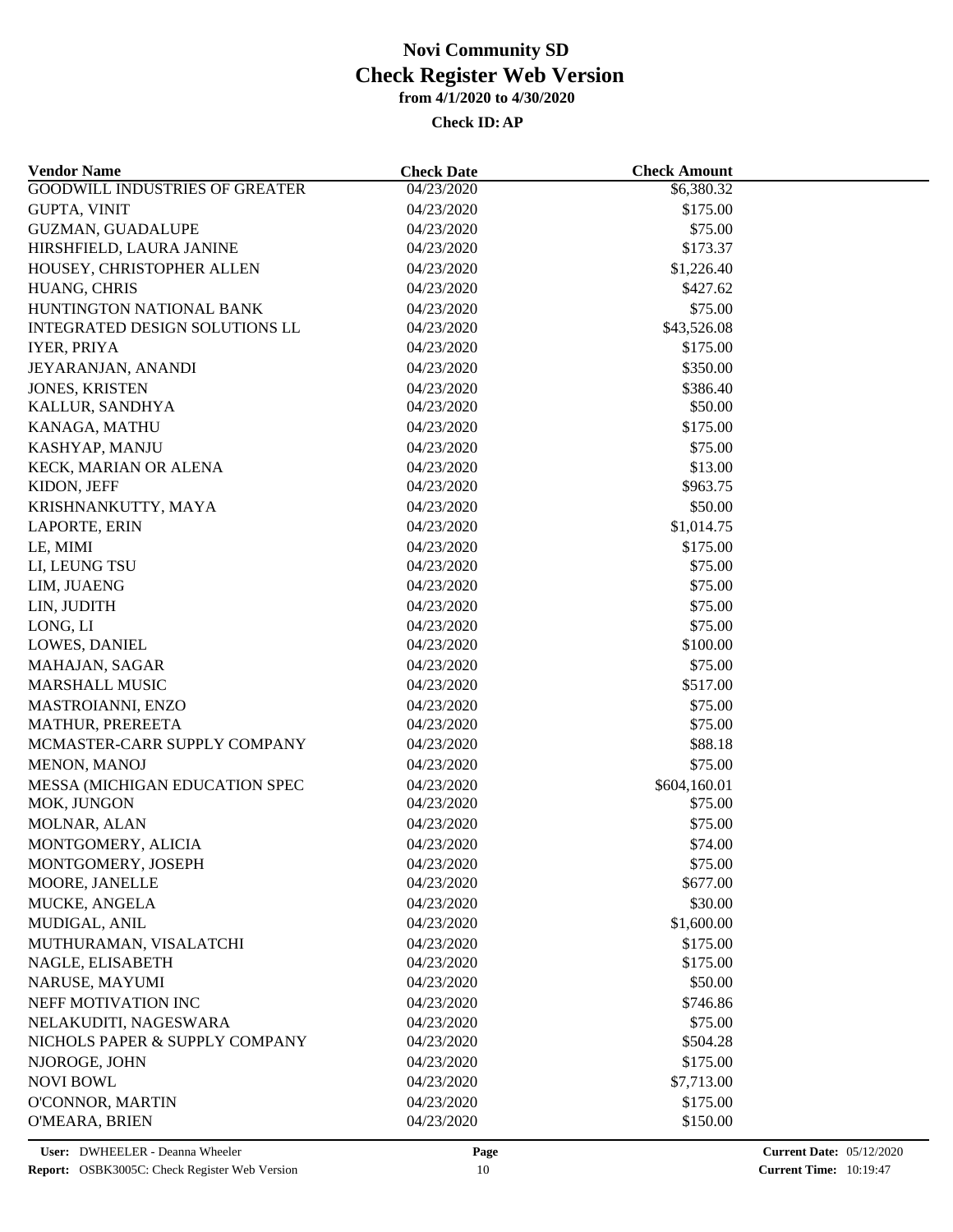| <b>Vendor Name</b>        | <b>Check Date</b> | <b>Check Amount</b> |  |
|---------------------------|-------------------|---------------------|--|
| ONUMA, RYOKO              | 04/23/2020        | \$75.00             |  |
| ORMSBEE, MICHAEL          | 04/23/2020        | \$377.50            |  |
| PADGETT, KRISTEN          | 04/23/2020        | \$75.00             |  |
| PANDYA, PRANJALI          | 04/23/2020        | \$175.00            |  |
| PANYAM, VENKAT            | 04/23/2020        | \$697.48            |  |
| PATEL, KALPESHKUMAR       | 04/23/2020        | \$75.00             |  |
| PATURI, SAMPATH           | 04/23/2020        | \$75.00             |  |
| PEBBLES, JACQUELINE       | 04/23/2020        | \$75.00             |  |
| PLEET, JENIFER            | 04/23/2020        | \$175.00            |  |
| POHLONSKI, BRENT          | 04/23/2020        | \$110.00            |  |
| POPAJ, ANILA              | 04/23/2020        | \$75.00             |  |
| POSPESHIL, TOM            | 04/23/2020        | \$94.60             |  |
| PULICHERLA, LAVANYA       | 04/23/2020        | \$75.00             |  |
| <b>QUAD FITNESS LLC</b>   | 04/23/2020        | \$1,600.00          |  |
| RAI, PRABHA               | 04/23/2020        | \$75.00             |  |
| RANGI, MANJIT             | 04/23/2020        | \$175.00            |  |
| RANJAN, PRABHA            | 04/23/2020        | \$75.00             |  |
| RAPARLA, BALA             | 04/23/2020        | \$75.00             |  |
| REDDI, RAMANJULU REDDY    | 04/23/2020        | \$75.00             |  |
| REDDY, VINYA              | 04/23/2020        | \$75.00             |  |
| REGOLI, D. MAI THI        | 04/23/2020        | \$617.21            |  |
| REMBIESA, SARAH           | 04/23/2020        | \$143.75            |  |
| <b>REV ROBOTICS LLC</b>   | 04/23/2020        | \$230.00            |  |
| ROBINSON, D'ANDREA        | 04/23/2020        | \$99.00             |  |
| RZUCIDLO, KATHRYN         | 04/23/2020        | \$175.00            |  |
| SAAD, REBECCA             | 04/23/2020        | \$75.00             |  |
| SAITO, SACHIKO            | 04/23/2020        | \$75.00             |  |
| SARDAR, HEMANT            | 04/23/2020        | \$75.00             |  |
| SARKAR, MOUSUMI           | 04/23/2020        | \$175.00            |  |
| SAYALI, NEELIMA           | 04/23/2020        | \$75.00             |  |
| SCHAFER, PATRICIA         | 04/23/2020        | \$175.00            |  |
| SCHUITEMA, GABRIELLE      | 04/23/2020        | \$386.40            |  |
| SCOTT, PIA                | 04/23/2020        | \$175.00            |  |
| SEBE, RAZVAN              | 04/23/2020        | \$75.00             |  |
| SEGERSTROM, SUSAN         | 04/23/2020        | \$175.00            |  |
| SELVARAJ, MADHANRAJ       | 04/23/2020        | \$75.00             |  |
| SERVICAR OF MICHIGAN INC. | 04/23/2020        | \$9,567.00          |  |
| SHAH, SARITA              | 04/23/2020        | \$175.00            |  |
| SHESHAM, MURALI           | 04/23/2020        | \$75.00             |  |
| SHIMIZU, YAYOI            | 04/23/2020        | \$75.00             |  |
| SHINOHARA, EMILY          | 04/23/2020        | \$175.00            |  |
| SHIOKAWA, SAORI           | 04/23/2020        | \$75.00             |  |
| SINGH, RAJAN              | 04/23/2020        | \$75.00             |  |
| SKOWN, STEPHANIE          | 04/23/2020        | \$30.00             |  |
| STONE, JEFFREY            | 04/23/2020        | \$75.00             |  |
|                           |                   |                     |  |
| SUKENOBU, RYOICHI         | 04/23/2020        | \$75.00             |  |
| SWAMY, MAHESH             | 04/23/2020        | \$175.00            |  |
| TAGUCHI, MAYUMI           | 04/23/2020        | \$75.00             |  |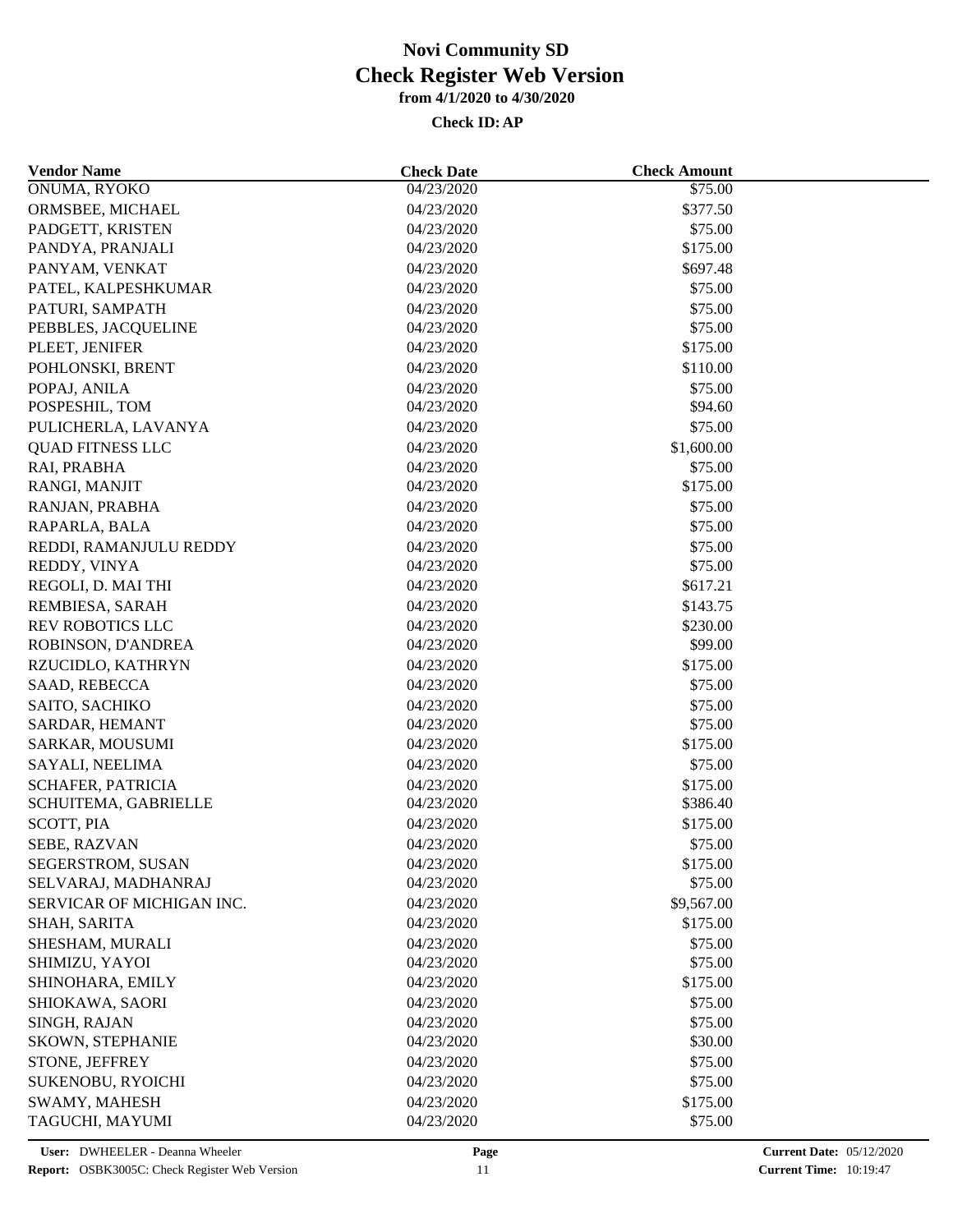| <b>Total Checks Processed:</b>                | $\overline{2}$           | <b>Grand Total:</b>   | \$1,681,758.07 |
|-----------------------------------------------|--------------------------|-----------------------|----------------|
| <b>EP Checks Processed:</b>                   | 2                        | <b>EP Bank Total:</b> | \$242.17       |
|                                               |                          | Cancelled:            | \$242.17       |
| WHEELER, DEANNA                               | 04/23/2020               | \$138.06              |                |
| DIATIKAR, CHRISTINE                           | 04/09/2020               | \$104.11              |                |
| <b>AP Checks Processed:</b>                   | 567                      | <b>AP Bank Total:</b> | \$1,681,515.90 |
|                                               |                          | Cancelled:            | \$1,551,837.09 |
|                                               |                          | <b>Issued:</b>        | \$129,678.81   |
| UNITED STATES TREASURY                        | 04/24/2020               | \$62.00               |                |
| PENNSYLVANIA HIGHER ED ASSISTA                | 04/24/2020               | \$110.01              |                |
| <b>MISDU</b>                                  | 04/24/2020               | \$1,810.50            |                |
| MICHAEL R STILLMAN (P42765)                   | 04/24/2020               | \$118.27              |                |
| ZHAO, ZILAI                                   | 04/23/2020               | \$55.33               |                |
| ZHAO, WEI                                     | 04/23/2020               | \$50.00               |                |
| ZHANG, MICHELLE                               | 04/23/2020               | \$50.00               |                |
| ZARB, AMBER                                   | 04/23/2020               | \$49.00               |                |
| YAMAMOTO, JUNKO                               | 04/23/2020               | \$75.00               |                |
| WU, SHUHONG                                   | 04/23/2020               | \$175.00              |                |
| WU, LISA                                      | 04/23/2020               | \$175.00              |                |
| WOU, SUNG-EUN                                 | 04/23/2020               | \$75.00               |                |
| WONG, JENG                                    | 04/23/2020               | \$75.00               |                |
| WISNIEWSKI, SHERRI                            | 04/23/2020               | \$75.00               |                |
| WINES, ERIC                                   | 04/23/2020               | \$75.00               |                |
| WHITTED, RHONDA                               | 04/23/2020               | \$175.00              |                |
| WHITE, CHEVETTE                               | 04/23/2020               | \$75.00               |                |
| WEST BLOOMFIELD SCHOOL DISTRIC                | 04/23/2020               | \$10,913.54           |                |
| WATTS, STEVEN                                 | 04/23/2020               | \$75.00               |                |
| WARD, BRIAN                                   | 04/23/2020               | \$75.00               |                |
| WANG, YUPING                                  | 04/23/2020               | \$250.00              |                |
| WANG, NAN-FONG                                | 04/23/2020               | \$75.00               |                |
| VERMA, ASHISH                                 | 04/23/2020               | \$75.00               |                |
| VELLINGIRI, SIVAKAMI                          | 04/23/2020               | \$75.00               |                |
| UDUPA, ANURADHA<br>UNITY SCHOOL BUS PARTS INC | 04/23/2020<br>04/23/2020 | \$515.22              |                |
| <b>UDUPA, ANU</b>                             | 04/23/2020               | \$78.75<br>\$75.00    |                |
| TW SHIRTS                                     | 04/23/2020               | \$1,878.00            |                |
| TUNNEY, PAUL                                  | 04/23/2020               | \$75.00               |                |
| <b>TREDROC TIRE SERVICES LLC</b>              | 04/23/2020               | \$1,679.56            |                |
| TOVAR, VICTOR                                 | 04/23/2020               | \$61.95               |                |
| TOREKI, MIKA                                  | 04/23/2020               | \$75.00               |                |
| TOFILSKI, WILLIAM RAYMOND                     | 04/23/2020               | \$990.00              |                |
| THYSSENKRUPP ELEVATOR CORP (TK                | 04/23/2020               | \$634.25              |                |
| THOMPSON, RENEE                               | 04/23/2020               | \$75.00               |                |
| THAMPAN, RACHEL                               | 04/23/2020               | \$50.00               |                |
| TAYLOR, JAMOKAY                               | 04/23/2020               | \$75.00               |                |
| TATULLI, MACKENZIE                            | 04/23/2020               | \$75.00               |                |
| TAN, HUALIN                                   | 04/23/2020               | \$75.00               |                |
| <b>Vendor Name</b>                            | <b>Check Date</b>        | <b>Check Amount</b>   |                |